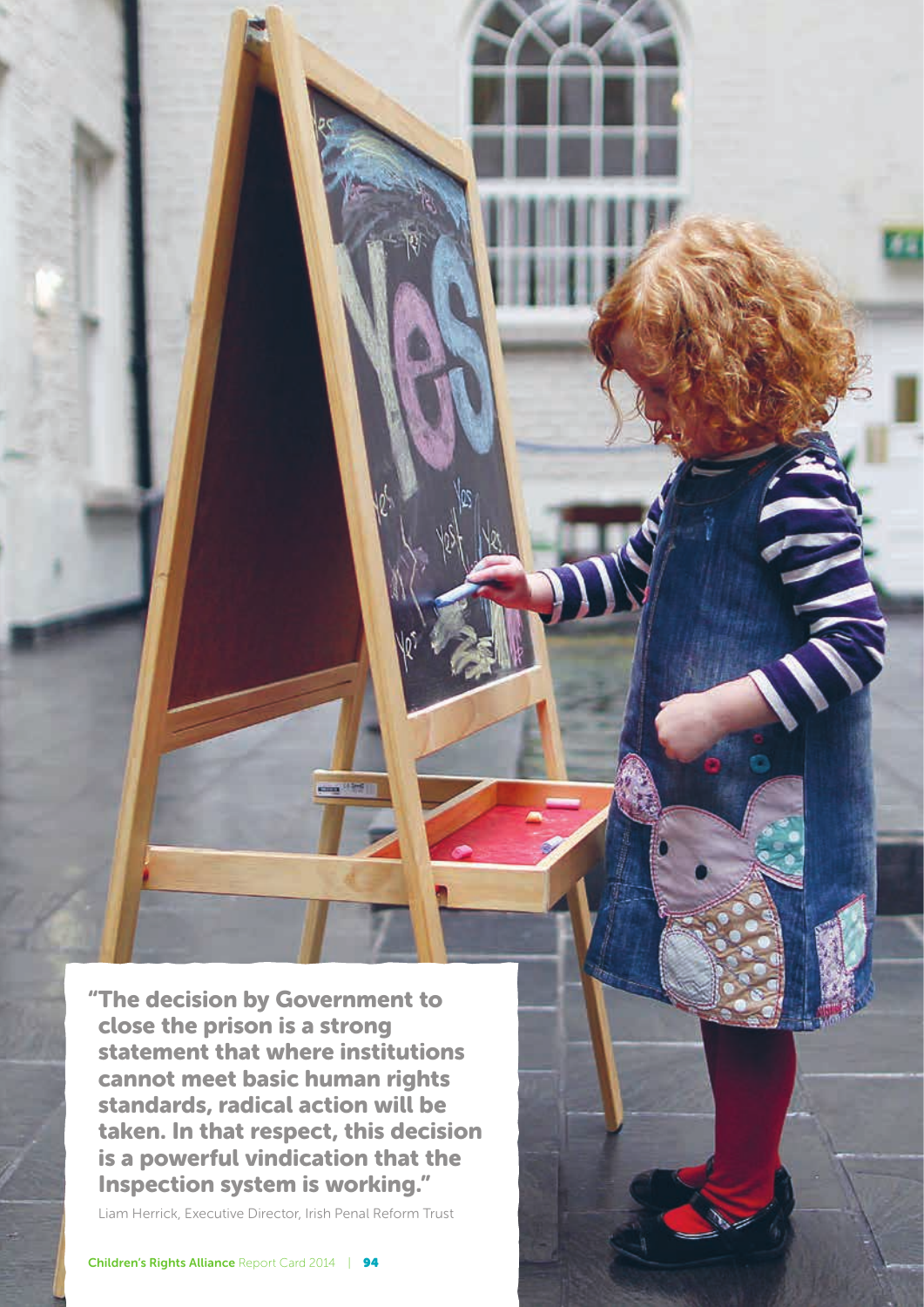## Chapter 5:

# Right to Protection from Abuse and Neglect

## Grade B



## In The News

#### We need to adjust our understanding of what it means today to be homeless

By Sr Stanislaus Kennedy

It is 30 years since I carried out my first research project on homelessness in Dublin. After three decades it is hard to accept the reality that the situation is now worse. When I started, people had a narrow view of homelessness: the perception was of a single older man, probably with an alcohol problem or mental health issues, living rough and visible on the streets. Certainly the men struggling with a life on the streets existed then and they exist today. But it is not the typical experience of homelessness. As well as those sleeping rough, we have all kinds of people, including horrifying numbers of children, without a safe and secure place to call home in Dublin, and it is getting worse every day.

Focus Ireland's latest figures show that 173 families lost the roof over their heads in Dublin in the first nine months of this year, double the number last year. These newly homeless families include 191 children. Broken down another way: five children are becoming homeless in Dublin every week. This is unacceptable.

Despite our efforts, the grim reality is the situation continues to deteriorate rapidly, and we all know why. There are all kinds of reasons why people become homeless, but severe economic pressure is the most obvious. I am sure we all know people who have been badly affected by the recession: they have lost their jobs, their businesses, their pensions, their incomes, their homes. Imagine having to leave your accommodation in the morning and spend the day trudging around with your children until you can get back in at nightfall. Imagine getting your children out to school in the morning and not having anywhere for them to do their homework when the school day is over. How can you bring children up properly in such an unstable situation?

Giving priority to blindly balancing the books without looking at the wider impact has not worked and will not work. We need a system that places the needs of people first and adopts a compassionate approach to those in the greatest need. In 2014 the Government must recommit itself to promises made to end homelessness by 2016.

Irish Times, 18 December 2013 www.irishtimes.ie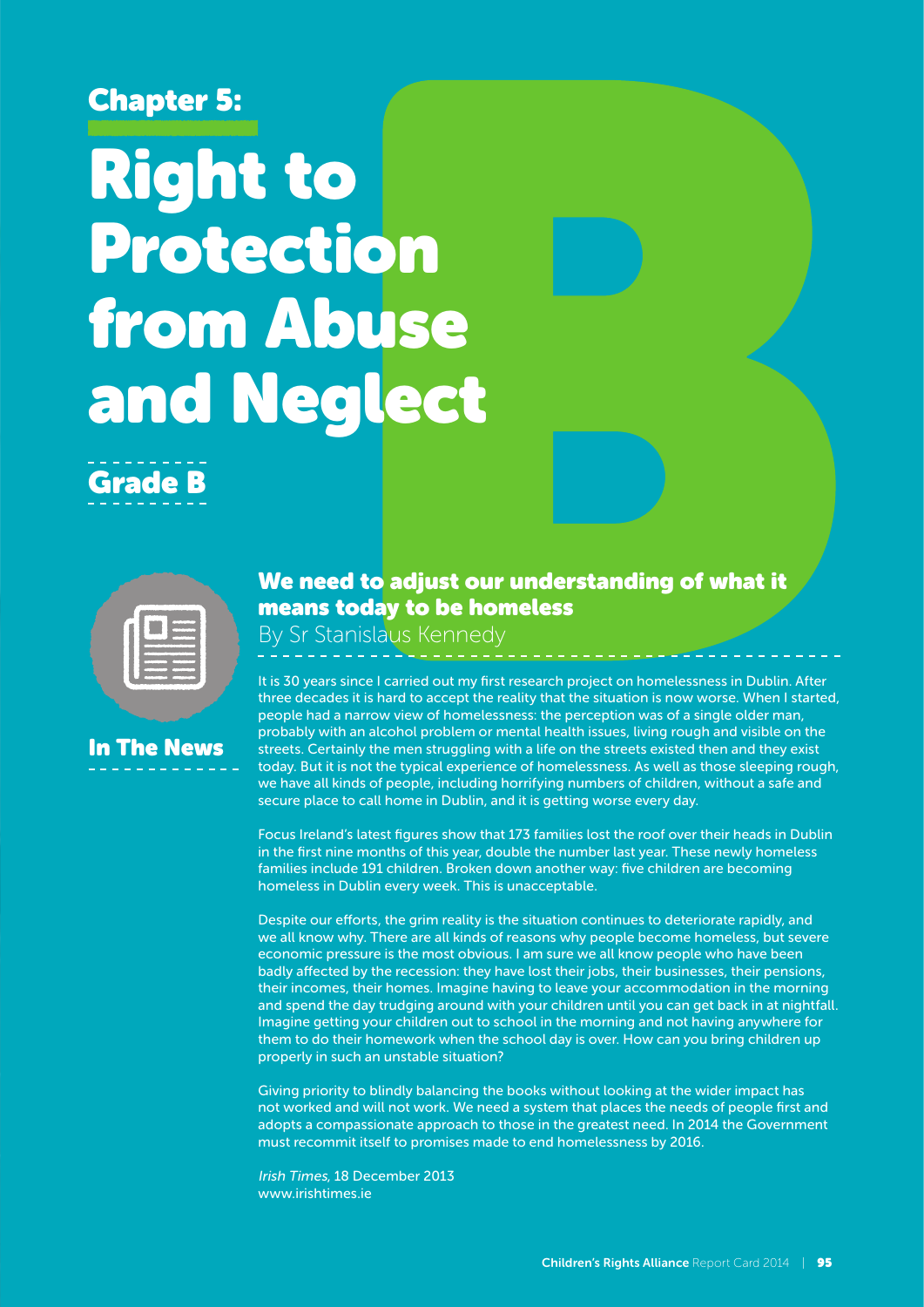## 5 | Right to Protection from Abuse and Neglect

#### The Right to Protection from Abuse and Neglect

Every child has the right to be protected from all forms of abuse, violence, punishment and neglect, whether physical or mental. The State has the responsibility to provide support for children who experience abuse and their carers, as well as mechanisms for prevention, reporting, investigation and treatment. | Summary of Article 19 of the UNCRC

The right to protection from abuse and neglect gets a 'B' grade in Report Card 2014, which is a rise from last year's 'B-'. This chapter again focuses on the Child and Family Agency, the Ryan Report Implementation Plan, youth homelessness and children in detention. The improvement in this year's overall grade reflects the actions initiated by the Government, in particular the Minister for Children and Youth Affairs, to fulfil Government commitments to child protection and vulnerable children.

**Overall** 

Grade B

In its 2006 Concluding Observations, the UN Committee on the Rights of the Child noted its concern at delays in accessing child protection services and at the detention of children aged 16 and 17 years-old in St. Patrick's Institution. It recommended comprehensive vetting for those working with children, the development of a child abuse prevention strategy, a legislative ban on corporal punishment within the family, as well as giving consideration to putting the Children First Guidelines on a statutory basis.<sup>540</sup>

2013 marked a significant milestone in the reform of child protection and family support as the legislation to establish the Child and Family Agency was enacted in December 2013. The Agency was formally established on 1 January 2014 fulfilling key commitments made by this Government and represents a major piece of public sector reform and is awarded a 'B+' in this year's Report Card. A key challenge for the new Agency will be to ensure that it is adequately resourced at the outset and that comprehensive protocols are put in place to ensure efficient intra-agency and interagency working as well as appropriate sharing of information as it brings together more than 4,000 members of staff.

There was no further progress on the publication of revised Heads and General Scheme of the Children First Bill 2012 and while the National Vetting Bureau (Children and Vulnerable Persons) Bill 2012, was enacted it has not yet been commenced. To improve its grade in next year's Report Card both of these key commitments of the Ryan Report Implementation Plan must be implemented in full. The final report of the Ryan Report Implementation Group must be published and a mechanism put in place for future monitoring of the commitments contained within it. The Review of Youth Homelessness Strategy was published in 2013 and highlighted progress made in tackling homelessness but the definition used is narrow in scope and does not include all children and young people who may in fact be left homeless and unable to access services as they are reliant on informal supports. The Minister's announcement on her intention to introduce a statutory right to aftercare was a welcome development.

In recognition of the Government's steady progress in relation to children in detention it has maintained its high 'B+' grade from last year. The ongoing redevelopment of the National Children's Detention Centre at Oberstown as well as the steps taken to complete the closure of St. Patrick's Institution demonstrate the commitment made to young people in the youth justice system. However, it is hoped that St. Patrick's Institution will finally close its doors in 2014 to all young people under the age of 18.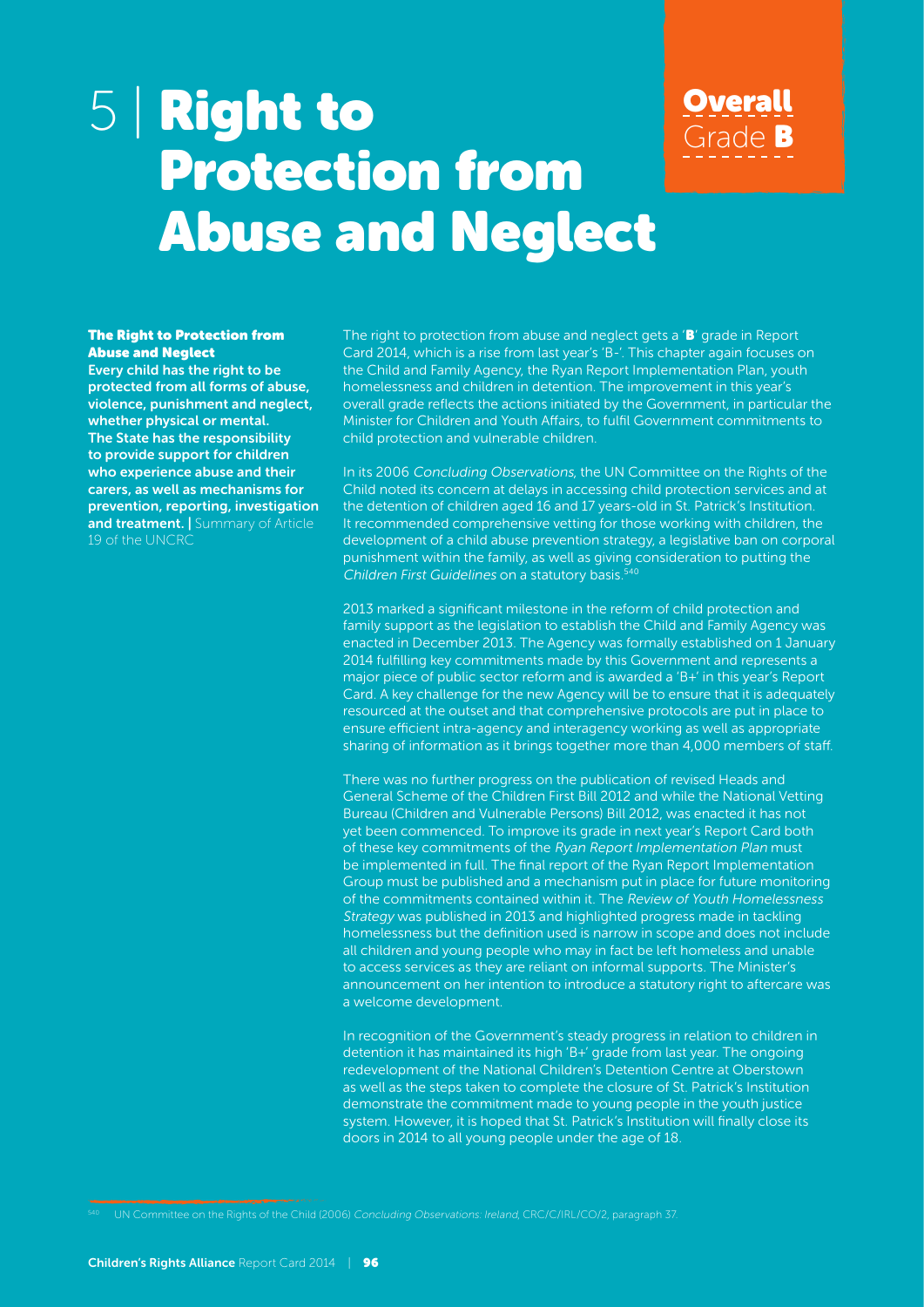#### 5.1 Child and Family Agency



#### Government Commitment Progress

The Programme for Government commits to fundamentally reform the delivery of child protection services by removing child welfare and protection from the HSE, and creating a dedicated Child Welfare and Protection Agency, reforming the model of service delivery and improving accountability to the Dáil.

Historic progress

#### What's happening?

### The Child and Family Agency Bill 2013 was published in July and enacted in December 2013. The Agency was established on 1 January 2014. Approximately 4,000 staff have transferred to the Agency.

On 1 January 2014, the Child and Family Agency Act 2013 came into force. This legislation established a new, dedicated Child and Family Agency. The Agency is comprised of approximately 4,000 staff members.<sup>541</sup> Norah Gibbons was appointed as Chair and an interim board was appointed in September 2013. The Board will provide oversight and direction for the Agency.<sup>542</sup>

The Child and Family Agency Bill 2013 was published in July 2013 and enacted by 1 January 2014. The Minister for Children and Youth Affairs Frances Fitzgerald TD and her Department consulted widely on the Bill (as was recommended in Report Card 2013) including with the community and voluntary sector. The Agency now includes the following bodies and services: HSE Children and Family Services, 543 Family Support Agency, National Education Welfare Board, Pre-school Inspection Services, services relating to the psychological welfare of children and services relating to domestic, sexual and gender-based violence.<sup>544</sup>

A number of services that the Task Force on the Child and Family Support Agency, which advised the Department of Children and Youth Affairs on the establishment of the Agency, had recommended should be transferred to the remit of the Agency were not included at this stage. These included Public Health Nurses, Child and Adolescent Mental Health Services and Speech and Language Therapy.<sup>545</sup> The Minister for Children and Youth Affairs has stated that additional services may be transferred following further consideration and review of the recommendations of the Task Force.546 If it is considered appropriate to implement further recommendations, following consultation with other relevant departments including the Department of Health, then this will take place according to a 'less immediate timescale'.<sup>547</sup>

<sup>541</sup> Department of Children and Youth Affairs, 'Board and Chief Executive of New Child and Family Agency appointed' [press release], 1 January 2014, http://www.dcya.gov.ie/viewdoc.asp?fn=/documents/HSE\_CFA\_ Press\_Release20140101.htm [accessed 12 February 2014].

<sup>542</sup> The new members of the Board are: Mr. PJ Fitzpatrick, Mr. Gary Joyce, Mr. Noel Kelly, Ms. Sylda Langford, Ms. Ita Mangan, Mr. Rory O'Ferrall and Dr. Noelle Spring.

<sup>543</sup> These services comprise child welfare and protection services; foster and residential care and aftercare; and adoption services, which were formerly under the remit of the Health Service Executive.

<sup>544</sup> The HSE will retain responsibility for Sexual Assault Treatment Units, which are located in acute hospitals and other medical services.

<sup>545</sup> Meeting of the Community and Voluntary Forum with Gordon Jeyes, National Director, Children and Family Services, HSE, 15 November 2012.

<sup>546</sup> Ibid.

<sup>547</sup> Communication received by the Children's Rights Alliance from the Department of Children and Youth Affairs on 5 February 2014.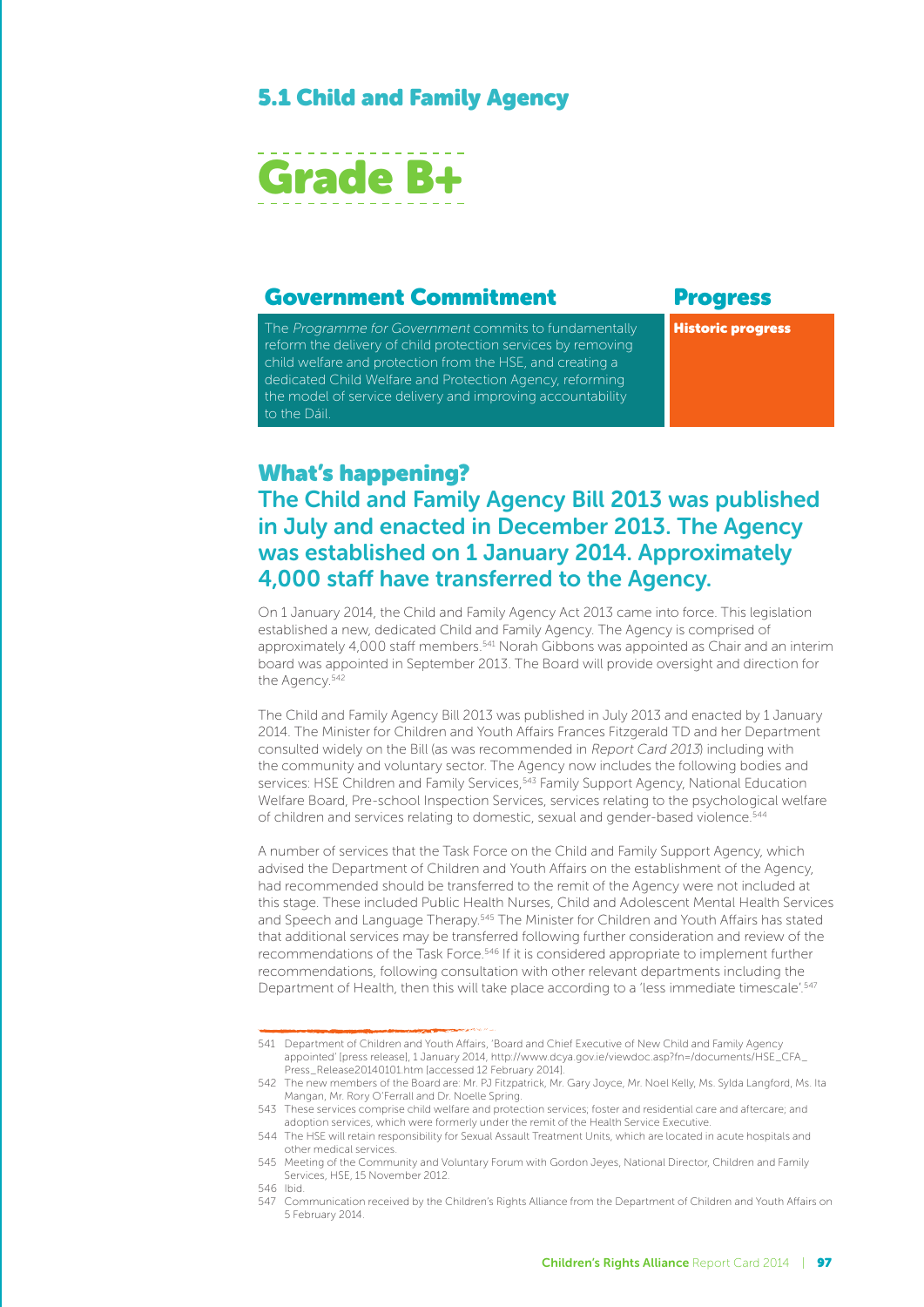A joint protocol for inter-agency working between the HSE and the Child and Family Agency, has been agreed following extensive dialogue between Children and Family Services, Primary Care, Disability Services and Mental Health Services. The protocol aims to ensure a consistent national approach to service delivery where two or more services are involved in the same case. The protocol provides for local collaboration across care groups at local practitioner level with a mechanism for escalation to area level and beyond if required.<sup>548</sup>

The Agency has been allocated funding of €609 million in 2014 including €7m in capital funding. This funding line forms part of the Vote of the Department of Children and Youth Affairs. An additional €6.7 million was allocated in 2014 to the Agency to support the reform of child welfare and protection services.<sup>549</sup>

In advance of the Agency's establishment, the HSE had been undertaking a reform programme to modernise delivery of Children and Family Services<sup>550</sup> including the formation of an area structure comprising four Regional Service Directors and 17 Children and Families Area Managers, operating under the leadership of the then National Director, Gordon Jeyes (the newly appointed Chief Executive Officer of the Child and Family Agency).551 A key plank of the reform process is the creation of a National Service Delivery Framework<sup>552</sup> for children's services and the development of a single, consistent mechanism for assessment, referrals and tracking, supported by a new child protection notification system.553 This new mechanism, known as a Local Area Pathway, <sup>554</sup> comprises a network of community, voluntary and statutory service providers which collaborate in relation to referrals when social work intervention is not necessary but a family still requires support. In 2013, a number of areas nationwide have developed such pathways.<sup>555</sup>

#### Comment

Child and Family Support Agency gets a 'B+' in Report Card 2014, a rise from last year's 'B-' grade. This grade reflects the significance of the new agency which has now come into being. This also reflects the fact the Department of Children and Youth Affairs consulted widely on the Bill and that key children's rights principles are included in the primary legislation underpinning the Agency.

The Act brings together a range of key services within the Agency's remit and is a progressive move since one of the major failings of the child protection system has been the lack of a coordinated approach by bodies working separately with the same individual children and families.556 A 2013 report, commissioned by the Department of Children and Youth Affairs, analysed five specific inquiry reports relating to child protection failings to determine to what extent the recommendations had been implemented to date.<sup>557</sup> Key findings of the report indicated the need for clear policies and procedures to determine roles and responsibilities in cases where a number of professionals are involved as well as protocols on interagency cooperation.558

It is disappointing that some universal services have not been transferred to the new Agency, including the Public Health Nurses (PHNs) and the Child and Adolescent Mental Health Services (CAMHS) as recommended by the Task Force on the Child and Family Support Agency.559 The Task Force felt that they should be included due to the important early intervention and prevention role they play, although it also recognised the logistical challenges this might pose. The Institute of Community Health Nursing (ICHN), the representative body for PHNs, has recognised the important child protection role PHNs

551 HSE Children and Family Services (2012) September Newsletter, HSE.

<sup>548</sup> Communication received by the Children's Rights Alliance from the Department of Children and Youth Affairs on 5 February 2014.

<sup>549</sup> Department of Children and Youth Affairs, 'Government investing in important reforms for children and families – Fitzgerald' [press release], 15 October 2013, http://www.dcya.gov.ie/viewdoc. asp?Docid=2999&CatID=11&mn=&StartDate=1+January+2013 [accessed 12 February 2014].

<sup>550</sup> Health Service Executive (2010) Report of The Task Force for Children and Families Social Services, Dublin: Health Service Executive, pp. 3-5.

<sup>552</sup> HSE Child and Family Services (2012) Universal Services SDF September 2012, (handout) Dublin: Health Service **Executive** 

<sup>553</sup> Ibid.

<sup>554</sup> HSE Children and Family Services (2013) February Newsletter, HSE.

<sup>555</sup> Frances Fitzgerald TD, Minister for Children and Youth Affairs, Dáil Debates, 19 September 2013, Vol. 813 No. 2. 556 This failure has been noted in several inquiry reports including the HSE (2010) Roscommon Child Care Case report: Report of the Inquiry Team to the Health Service Executive, Dublin: HSE, p.69 and p.73.

<sup>557</sup> H. Buckley and C. Nolan (2013) An examination of recommendations from inquiries into events in families and their interactions with State services, and their impact on policy and practice, Dublin: Department of Children and Youth Affairs.

<sup>558</sup> Ibid., p.76

<sup>559</sup> Health Service Executive (2012) Child and Family Support Agency – From Vision to Practice – The Compelling Story, Dublin: Health Service Executive.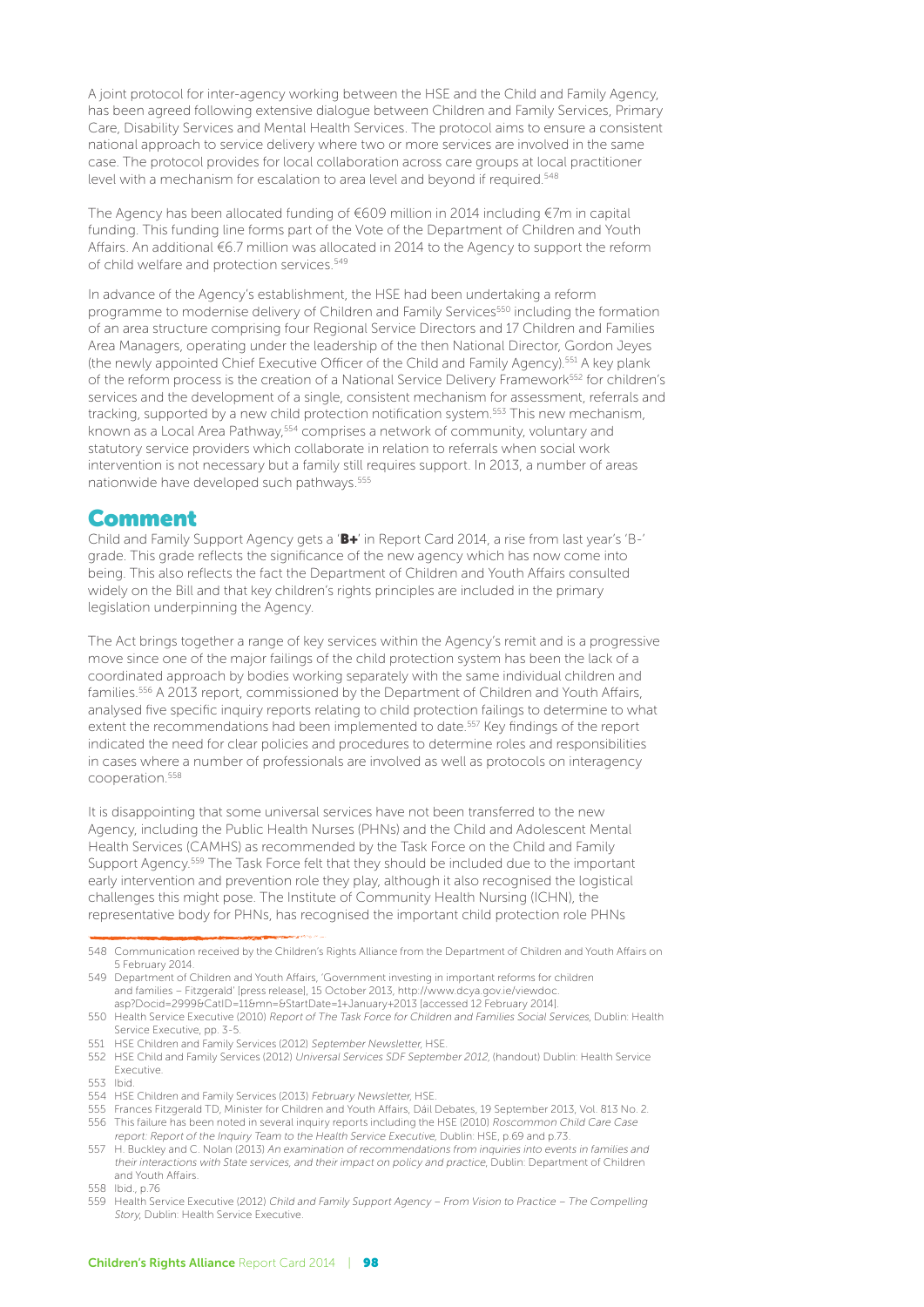play and has recommended the provision of a dedicated child and family health nursing service.<sup>560</sup> However, this would necessitate significant reorganisation of public health nursing services since currently PHNs provide services to all age groups within a local area. In addition, the Task Force also prioritised the Child and Adolescent Mental Health Services (CAMHS) for inclusion in the Agency's remit given its 'exclusive focus on children and adolescents.'561 While these services have not been included in the initial phase of the Agency, the Minister has indicated that her Department has adopted 'an incremental approach' to the organisations and services included in the preliminary stage and she stated that the other recommendations of the Task Force will be examined.562

As already indicated, funding of €609 million (including €7 million capital funding) has been allocated to the Child and Family Agency in 2014. This is welcome given that it is important that the Agency begins its work with the slate wiped clean. Nevertheless, there is concern that the service and demographic pressures facing the Agency are such as to mean that demands may outstrip the resources available. Furthermore, the Minister for Children and Youth Affairs, in conjunction with the Child and Family Agency, is examining ways to reduce legal costs incurred by the Agency. A total of €31.1 million was spent in 2012; €15.9 million was spent on HSE solicitor contracts and barristers' fees, €10.8 million was spent on the Guardian ad Litem service and  $63.3$  million on related costs.<sup>563</sup> The Minister has expressed her wish to see these costs reduced. This will involve a variety of measures being taken by the Agency in relation to legal costs, in order to have more effective and efficient use of legal resources. It is important that while the Agency must ensure value for money, it must also ensure that the service to children is not compromised in any way.

The establishment of the Child and Family Agency represents a major piece of public sector reform which will change how the State interacts with some of the most vulnerable children and families in need of support. The Agency's work must be firmly based on the principles of the UN Convention on the Rights of the Child, in particular its structures, governance, design and service delivery. The UN Committee on the Rights of the Child has emphasised that child protection must begin with proactive prevention. Under the Convention, the child has a right to protection from abuse and neglect (Article 19), sexual and other forms of exploitation (Articles 34-36) and to rehabilitative care (Article 39).564 A children's rights approach to child protection starts with prevention and builds children's capacity to protect themselves, enhances their understanding of their right to protection, and promotes their participation. Central to this approach is the right of a child to be cared for by his or her parents,<sup>565</sup> and not to be separated from their parents unless it is in their best interests.<sup>566</sup>

The inclusion in the Child and Family Agency Act 2013 of two key children's rights principles – the best interests of the child (Article 3) and the voice of the child (Article 12)<sup>567</sup> – within the function of the Agency is a significant development. Section 9(1) now obliges the Agency to 'have regard to the best interests of the child' when carrying out its functions. However, the legislation does not explicitly state how Agency workers should interpret this principle. It is recommended that the Minister for Children and Youth Affairs provide clarity by issuing a regulation clearly setting out how Agency workers should implement this principle.

Section 9(3) of the Act places an obligation on the Agency to consult with children and young people when exercising its functions. Section 9(4) sets out that in dealing with an individual child, the Agency shall ensure that the views of the child are heard where that child is capable of forming and expressing his or her own views, giving due weight to the age and maturity of the child. This is a welcome development as it places an obligation on the Agency to consult and listen to children both in the planning and functioning of the Agency and in its work with individual children and families. The right of all children to be heard and taken seriously

<sup>560</sup> Institute of Community Health Nursing (2013) Best Option for Children: Discussion Paper on Child Health. Dublin: ICHN.

<sup>561</sup> Ibid., p 45.

<sup>562</sup> Frances Fitzgerald TD, Minister for Children and Youth Affairs, Seanad Éireann Debate, Child and Family Bill 2013: Second Stage, (27 November 2013).

<sup>563</sup> Fiach Kelly, 'Social workers get training to act instead of solicitors', The Irish Times, 28 December 2013.

<sup>564</sup> Other relevant articles include the specific protections for children in the care system such as the child's right not to be separated from his parents and protection for children without families (Articles 9 and 20), the review of care placements (Article 25) and the best interests of the child in adoption cases (Article 21).

<sup>565</sup> Under the UN Convention on the Rights of the Child, the term 'parent' is interpreted to mean genetic, birth and psychological parent, the latter referring to a person who is not biologically related to the child but cares for the child for significant periods of their childhood as they are 'intimately bound up in children's identity' and identity rights.

<sup>566</sup> UN Convention on the Rights of the Child, A/RES/44/25 (20 November 1989), Art. 9.

<sup>567</sup> Health Service Executive (2012) Child and Family Support Agency – From Vision to Practice – The Compelling Story, Dublin: Health Service Executive.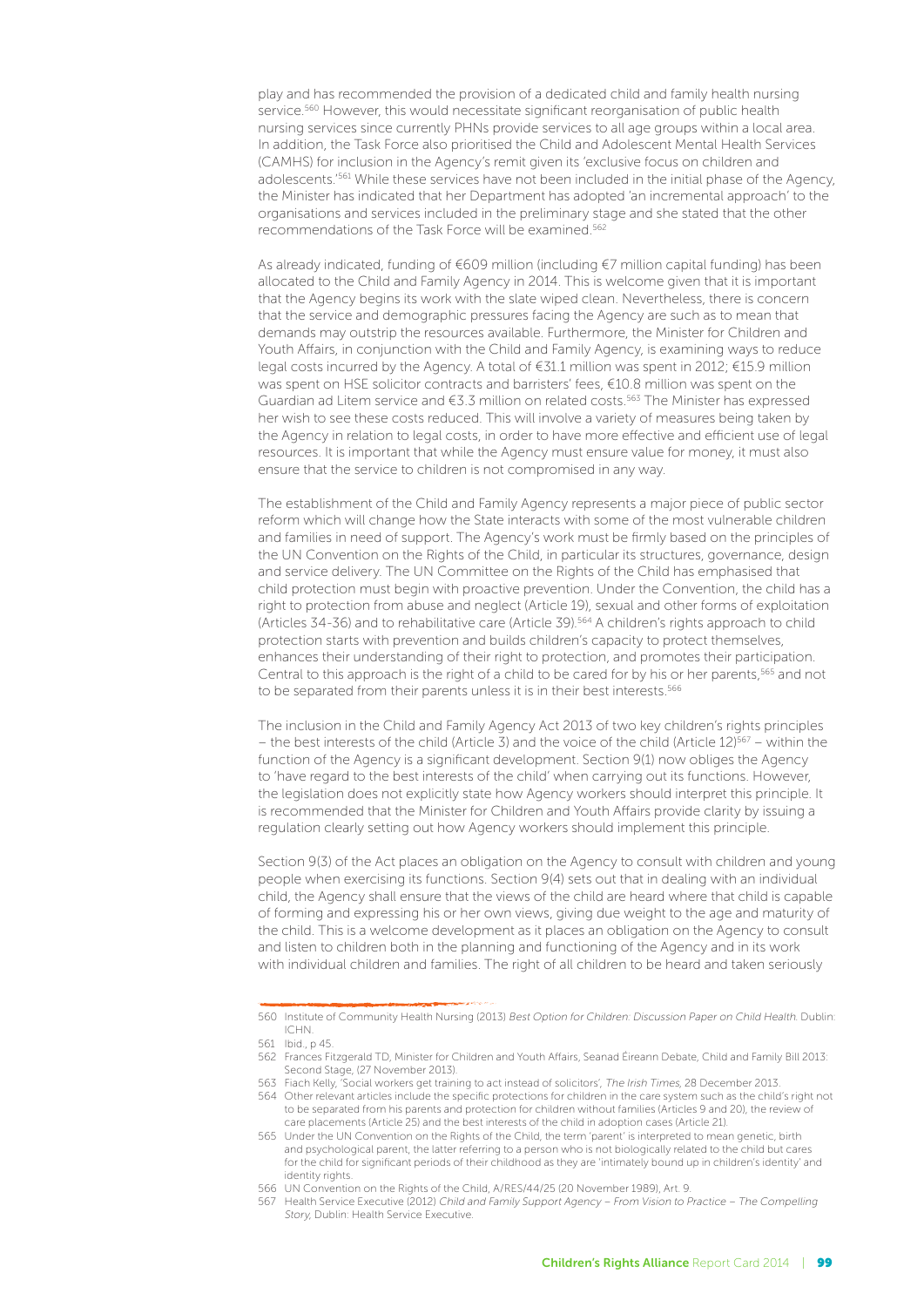constitutes one of the fundamental values of the UNCRC.<sup>568</sup> Article 12 places an obligation on states to ensure that the views of children are heard in all matters affecting them and that these views are given due weight in accordance with the age and maturity of the child.

The definition of the term 'family' set out in the legislation is both welcome and progressive; it recognises family members such as grandparents, step-parents and siblings including step or half-siblings or 'any other person who, in the opinion of the Agency, has a bona fide interest in the child'. The definition of couple is not limited to a married couple but refers to cohabiting couples as well as same-sex couples and civil partners. These definitions recognise and better reflect the diverse range of families living in Irish society today. The inclusion in Section 8 of the Agency's objective to ensure the 'effective functioning of families' including delivery of 'preventative family support services' is welcome but it is not clear how exactly the Agency will achieve this aim.

Traditionally, contact with child protection services has aroused fear among families that their children will be taken into State care. The universal aspects of its services provide an opportunity to present the new Agency in a non-stigmatising manner, casting it as an organisation that supports and assists parents in their parenting role.569 A public campaign should be run to promote the full breadth of the Agency's work, communicating that the Agency's role is to provide family support and services for children in care, as well as child welfare and protection. Ultimately, to win back public confidence, the Agency must address waiting lists, deliver high-quality services and improve the experience and outcomes for children and families using the services. In order to boost staff morale, the Agency will need to consult with its staff, service providers and community and voluntary organisations to ensure that its performance framework and other corporate plan has buy-in from across all sectors and is effective in serving children and families in Ireland.

"The establishment of the Child and Family Agency represents a major piece of public sector reform which will change how the State interacts with some of the most vulnerable children and families in need of support."

<sup>568</sup> Committee on the Rights of the Child, General Comments No.12 (2009) The Right of the Child to be Heard, CRC/C/GC/12

<sup>569</sup> Department of Children and Youth Affairs (2012) Report of the Task Force on the Child and Family Support Agency, Dublin: Government Publications, p. 29.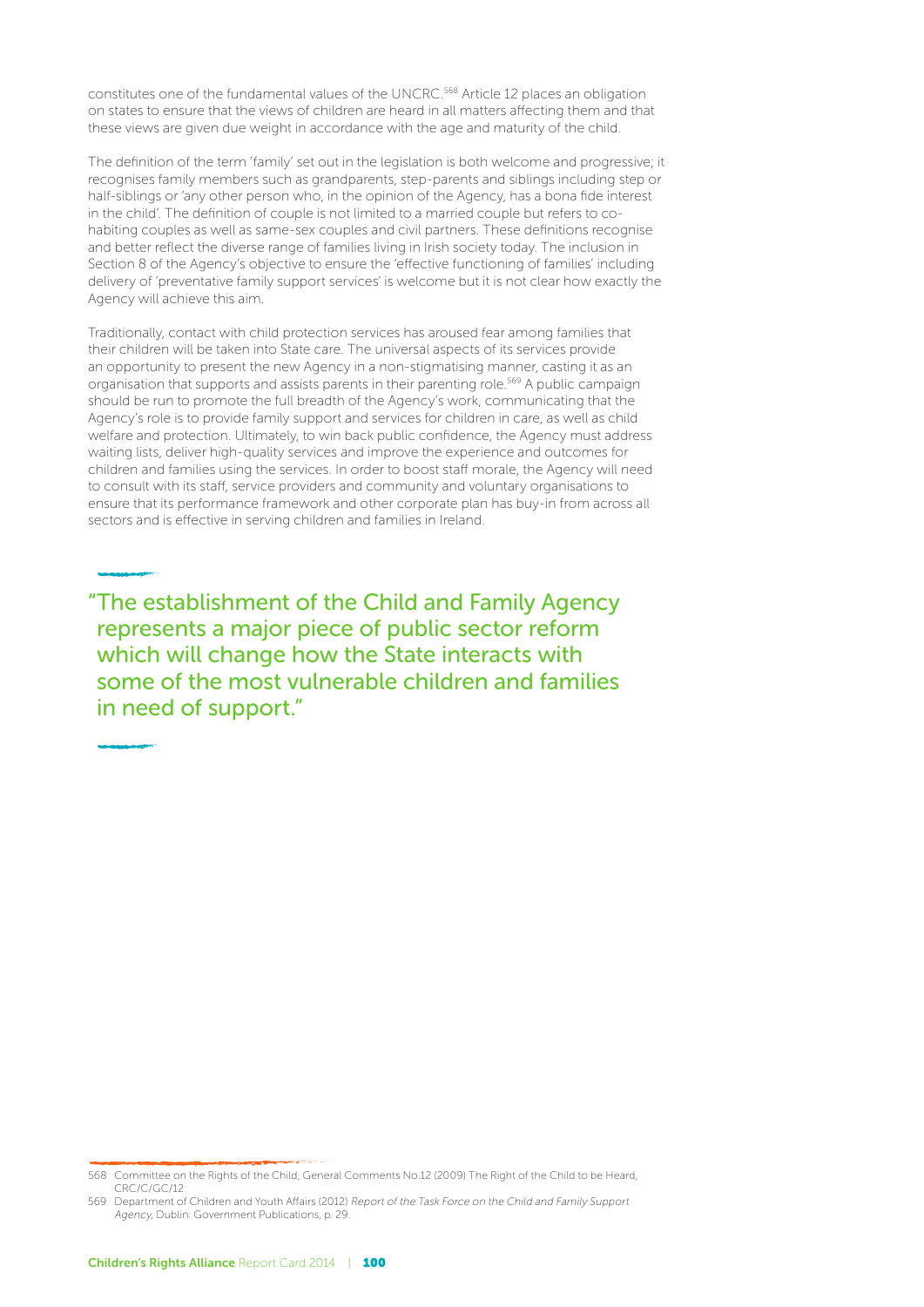#### Immediate Actions for 2014

## Consult comprehensively on the performance framework and corporate plan which will underpin how the Agency operates on a day-to-day basis

The corporate documents of the Agency must ensure that appropriate protocols are put in place to ensure that there are clear internal lines of responsibility and that data can be shared where necessary. Protocols must also be put in place for effective interagency working.

## Ensure the Agency does not carry over any budgetary deficits and is adequately resourced

## Introduce a regulation clarifying how the best interests of the child contained in Section 9 of the Child and Family Agency Act 2013 should be interpreted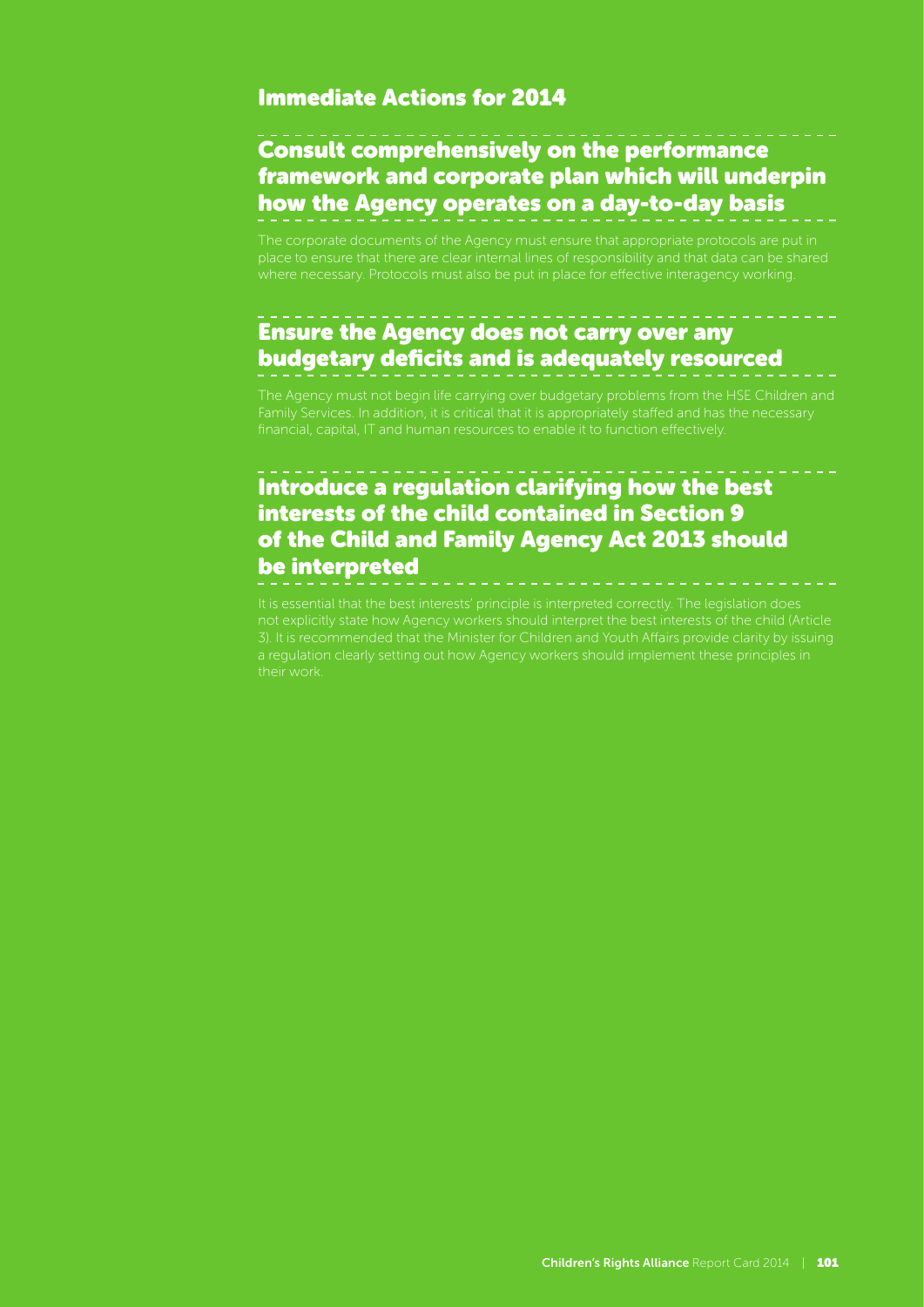#### 5.2 Ryan Report Implementation Plan



#### Government Commitment Progress

The Programme for Government commits to implementing the recommendations of the Ryan Report including putting the Children First Guidelines on a statutory footing and legislating for the use of "soft information".

Some

#### What's happening?

The final progress report of the Ryan Report Implementation Plan was due to be published in 2013 but has been delayed. The Heads and General Scheme of Children First Bill were published for consultation in 2012, the revised version has not been published but is due in 2014. The National Vetting Bureau Act 2012 has yet to be commenced. Further resources were made available for Garda Vetting in Budget 2014.

The Ryan Report Implementation Plan, published in July 2009 to respond to the recommendations contained in the Ryan Report, identified key weaknesses in the Irish child care and protection system and provides a roadmap for reform.570 The Fourth Progress Report was due to be published before the end of 2013 but has not been issued. This report will provide an update on each of the Implementation Plan's 99 actions along with a list of key actions to be progressed in 2014. The Third Progress Report<sup>571</sup> published in November 2012 reported that, of the 99 actions, 59 were complete, 27 were not yet complete, and 13 were classed as 'implementation ongoing' (these are actions which by their very nature do not have a defined end date).572 Among other things, it set out priorities for 2013 including the strengthening of family support services within the new Child and Family Agency; reform and rationalisation of the Child Protection Notification System; establishment of a multidisciplinary team for children in special care and detention and the agreement of future policy for the management and funding of the Guardian ad Litem service. The Minister for Children and Youth Affairs chairs a cross-agency steering group which is responsible for overseeing the continued implementation of the Ryan Report Action Plan.

<sup>570</sup> The Report of the Commission to Inquire into Child Abuse (known as the Ryan Report) was published in May 2009, revealing horrific wrongdoings perpetrated against children living in institutions during the period 1936 to 2000.

<sup>571</sup> €24 million was provided towards the rollout of the actions contained in the Implementation Plan: €15 million in 2010 and €9 million in 2011, it was allocated to the HSE (€23.27 million), HIQA (€0.63 million); and OMCYA/DCYA (€0.10 million). Department of Children and Youth Affairs (2012) Ryan Report Implementation Plan Third Progress Report, Dublin: Government Publications, p. 4.

<sup>572</sup> Of the 99 actions in the Plan, 37 have a timeframe of 'ongoing' as they are not once-off actions. Department of Children and Youth Affairs (2012) Ryan Report Implementation Plan Third Progress Report, Dublin: Government Publications, p. 10.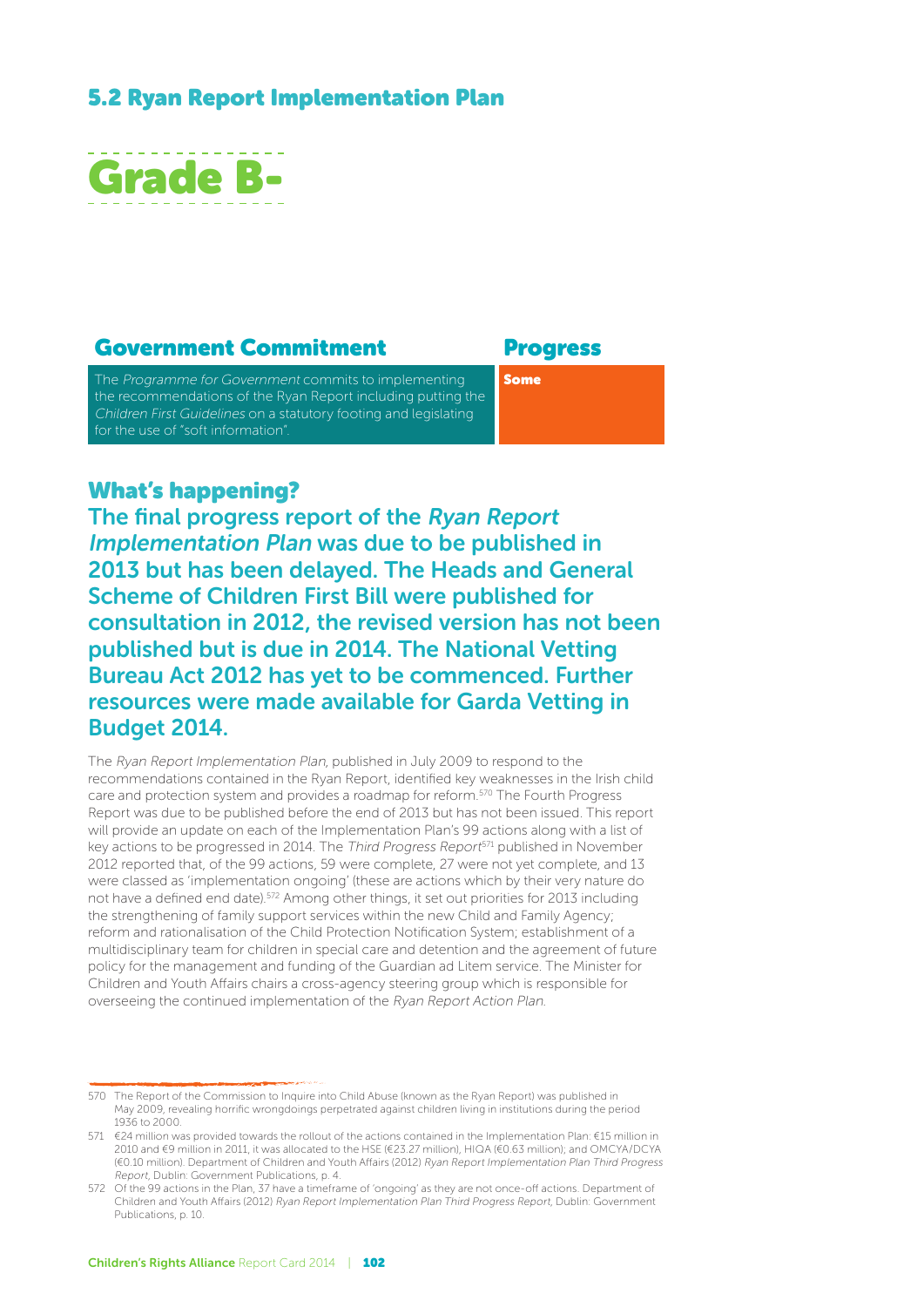In 2013, a number of significant reports relevant to the Ryan recommendations were published including the sixth annual report of the Special Rapporteur on Child Protection;<sup>573</sup> a report by the Rape Crisis Network of Ireland (RCNI) Hearing Child Survivors of Sexual Violence: Towards a National Response;<sup>574</sup> an audit of cases carried out on behalf of the Health Service Executive, A Review of Practice and Audit of the Management of Cases of Neglect;<sup>575</sup> a research report commissioned by the Department of Children and Youth Affairs to examine the extent to which recommendations from past child abuse inquiries into interfamilial abuse have been implemented<sup>576</sup> and the fourth tranche of reviews of safeguarding practice in Catholic Dioceses and Religious Congregations.577 Work is under way in the Department of Children and Youth Affairs to prepare a monitoring framework for all significant child care reports: this framework will replace the work of the Ryan Report Implementation Group.<sup>578</sup>

Social Workers: The Ryan Report Implementation Plan contained a commitment to recruit 270 social workers, with the objective of ensuring every child in care would have an allocated social worker by December 2010. The HSE completed recruitment of the full additional 270 social workers in 2013.<sup>579</sup> In addition to the recruitment of additional staff, the HSE has been filling the vacancies that have arisen due to individuals leaving the service or taking up posts elsewhere in the service.<sup>580</sup> At the end of October 2013, there were 6,486 children in care of which 5,886 or 90.7% had an allocated social worker and 89.6% had an up-to-date Care Plan.581

Survivors of Sexual Abuse: In October 2013, the Minister announced the recruitment of four new regional coordinators of services for children demonstrating sexually harmful behaviour.<sup>582</sup> This came on foot of the findings of a report by the Rape Crisis Network of Ireland (RCNI) on sexual violence<sup>583</sup> which indicated that 37% of the perpetrators of sexual abuse against the child survivors with whom RCNI worked were themselves under the age of 18. The report also found that of the 192 children and young people they worked with in 2012, 67% were 16 or 17 years old, 26% were 14 or 15 years old, 4% were 11-13 years old and 4% were under 10 years old in 2012.

Children First: The Heads and General Scheme of the Children First Bill were first published by the Minister for Children and Youth Affairs, Frances Fitzgerald TD, in April 2012. The Heads of the Bill outlined proposals to place specific aspects of the revised 2011 national child protection quidelines, Children First Guidance<sup>584</sup> on a statutory footing. It provided for a legal duty on certain staff and professionals to report suspected child abuse, to share relevant information and co-operate with other relevant services in the best interests of the child. A range of sanctions for non-compliance were also included. Following an examination and public hearing, the Joint Committee on Health and Children presented a lengthy report to the Minister of Children and Youth Affairs in July 2012.<sup>585</sup> The Cabinet approved revised Heads

- 573 G Shannon, Sixth Report of the Special Rapporteur on Child Protection, January 2013 http://www.childrensrights. ie/sites/default/files/submissions\_reports/files/GShannon-SixthRapporrteurReport0713.pdf [accessed 10 February 2014].
- 574 Rape Crisis Network Ireland (2013) Hearing Child Survivors of Sexual Violence: Towards a National Response, Galway: RCNI.
- 575 L. Peyton (2012) A Review of Practice and Audit of the Management of Cases of Neglect: Report on the Findings of the Pilot Phase of the National Audit of Neglect, Dublin: Health Service Executive.
- 576 In 2012, the Department of Children and Youth Affairs awarded a grant to the School of Social Work and Social Policy in Trinity College Dublin to examine five interfamilial child abuse inquiries (Kilkenny, Kelly Fitzgerald, West of Ireland Farmer, Monageer and Roscommon). The Children's Rights Alliance recommended that such a mechanism be considered in its submission to the Ryan Report Implementation Plan process. Children's Rights Alliance (2009) Learning from the Past: Responding to the Recommendations of the Commission to Inquire into Child Abuse Report, Dublin: Children's Rights Alliance.
- 577 The National Board for Safeguarding Children in the Catholic Church, Safeguarding Review Reports 4th Tranche, December 2013 http://www.safeguarding.ie/safeguarding-review-reports-4th-tranche/ [accessed 12 February 2013].
- 578 Communication received by the Children's Rights Alliance from the Department of Children and Youth Affairs on 31 January 2014.
- 579 Minister for Children and Youth Affairs, Frances Fitzgerald TD, Dáil Debate, 12 November 2013, http://www. kildarestreet.com/debates/?id=2013-11-12a.81&s=social+worker+recruitment#g84 [accessed 12 February 2014].
- 580 Department of Children and Youth Affairs (2012) Ryan Report Implementation Plan Third Progress Report, Dublin: Government Publications, p. 37.
- 581 Health Service Executive, October 2013 National Performance Assurance Report, pp. 34-35, http://www.hse.ie/ eng/services/Publications/corporate/performancereports/oct13pareport.pdf [accessed 12 February 2014]
- 582 Department of Children and Youth Affairs 'Minister Fitzgerald commits to 'coordinated national approach' for sexual abuse services for children and young people' [press release], 9 October 2013, http://www.dcya.gov.ie/ viewdoc.asp?Docid=2989&CatID=11&mn=&StartDate=01+January+2013 [accessed 12 February 2014]
- 583 Rape Crisis Network Ireland (2013) Hearing child survivors of sexual violence: Towards a National Response, Galway: RCNI.
- 584 Department of Children and Youth Affairs (2011) Children First: National Guidance for the Protection and Welfare of Children, Dublin: Department of Children and Youth Affairs. The Guidance was also accompanied by a practitioner handbook: Health Service Executive (2011) Child Protection and Welfare Practice Handbook, Dublin: Health Service Executive.
- 585 Joint Committee on Health and Children (2012) Report on Children First (Heads of) Bill, Dublin: Houses of the **Oireachtas**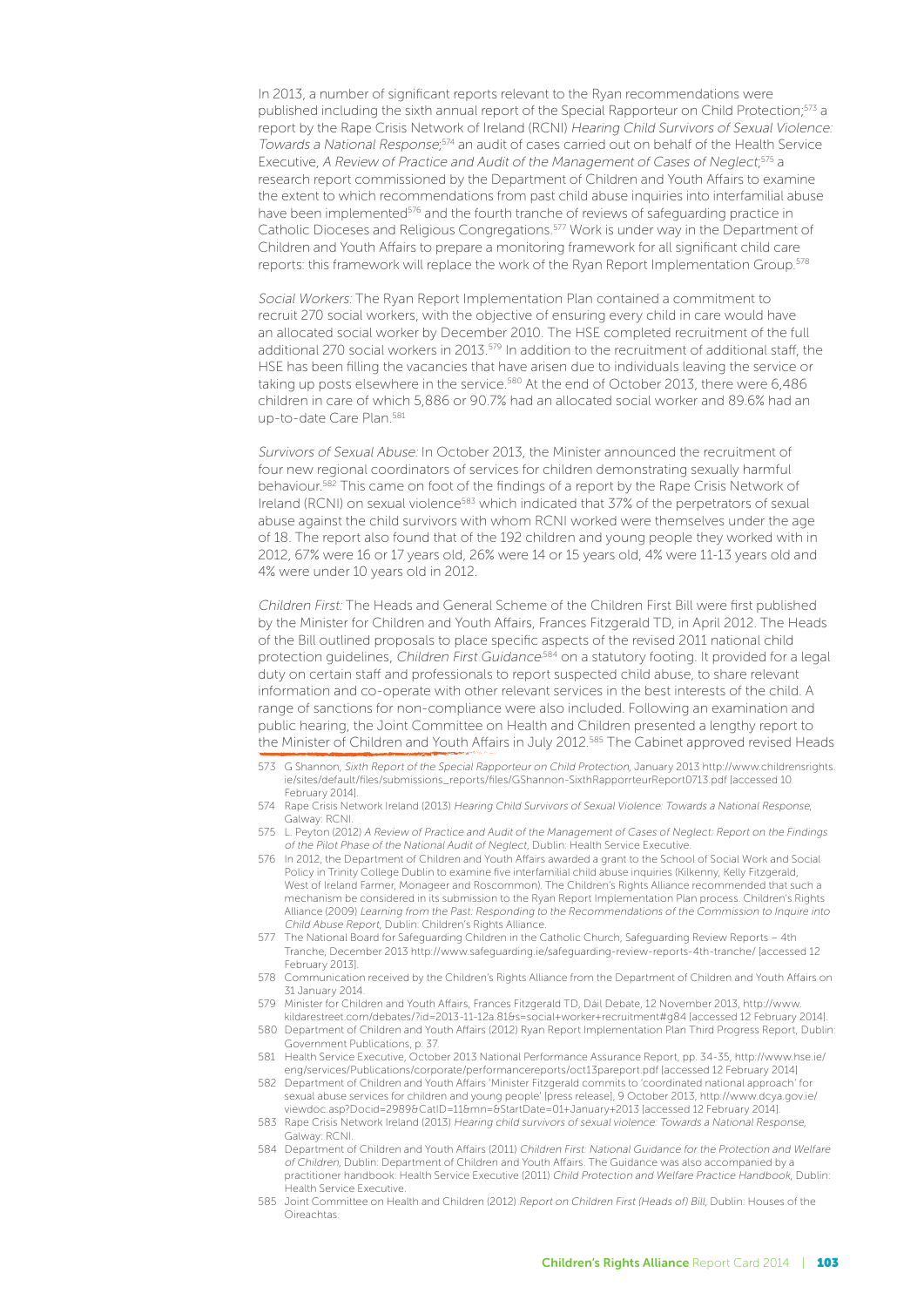of Bill in July 2013<sup>586</sup> and a Bill is expected to be introduced into the Oireachtas in 2014.<sup>587</sup> The legislation will include provision for mandatory reporting of child welfare and protection concerns by certain individuals. It is also intended to improve child protection arrangements in organisations providing services to children as well as raising awareness of child abuse and neglect in general.588

The Children First Implementation Inter-Departmental Group (CFIDG)589 is providing support to Departments and their sectors in bringing forward tailored implementation plans based on an assessment of current arrangements and activities and future developments and requirements. The Departments represented on the group have completed Children First Sectoral Implementation Plans, which were published in July 2013 on their websites. The next phase of the Group's work will focus on quality assurance mechanisms in relation to implementation and compliance, and the necessary preparations required for the forthcoming legislation putting Children First on a statutory basis.<sup>590</sup>

Vetting/Soft Information: The National Vetting Bureau (Children and Vulnerable Persons) Bill 2012 was enacted in December 2012.<sup>591</sup> The Act places the vetting of people working with children and vulnerable adults on a statutory basis and allows for the exchange of 'relevant' or 'soft' information between the National Vetting Bureau and a registered organisation. However, the Minister for Justice and Equality, Alan Shatter TD, indicated that this piece of legislation would be commenced in early 2014 following a review of certain provisions, including minimising the need for duplicate vetting when a person works/volunteers for a number of organisations..592

Additional funding of €2 million was announced in Budget 2014. The number of applications for Garda Vetting to the Garda Central Vetting Unit has almost doubled since 2007 from approximately 187,000 to 350,000, resulting in delays in the turnaround of vetting applications.

Monitoring and Inspection: In July 2012, the Health Information and Quality Authority (HIQA) published the National Standards for the Protection and Welfare of Children, for Health Service Executive Children and Family Services<sup>593</sup> to monitor how the HSE child protection service is implementing the Children First Guidance. The first of these inspections was published in May 2013594 and a program of inspections will continue to be rolled out over three years.<sup>595</sup> In July 2013, an overview report was published of 33 inspections of foster and children's residential services carried out in 2012 by HIQA. Examples of good practice were found but the report also called for a 'proactive national strategy' to be put in place by the new Child and Family Agency to deal with vulnerable children placed in care.<sup>596</sup>

In 2013, HIQA published 47 reports on children's residential centres and in October 2013, it published an inspection report on Rath na nÓg (a High Support Unit) which came under particular media scrutiny as it raised a number of serious concerns. The report indicated that children were subjected to systematic bullying at the centre, child protection concerns were not properly reported to the HSE, there were fire safety concerns and issues around the locking of the young people in the centre at night. As a result of the serious concerns raised, the Minister for Children and Youth Affairs announced that the HSE had decided to

<sup>586</sup> Department of Children and Youth Affairs, 'Government approve revised Heads of Children First Bill – Fitzgerald' [press release], 23 July 2013, http://dcya.gov.ie/viewdoc asp?Docid=2772&CatID=11&mn=&StartDate=01+January +2013 [accessed 12 February 2014].

<sup>587</sup> Communication received by the Children's Rights Alliance from the Department of Children and Youth Affairs on 31 January 2014.

<sup>588</sup> Ibid.

<sup>589</sup> A Children First Inter-departmental Group (CFIDG) has been established to promote the importance of Children First compliance across Government and to ensure consistency of approach.

<sup>590</sup> Information received by the Children's Rights Alliance from the Department of Children and Youth Affairs, 31 January 2014.

<sup>591</sup> A year earlier in July 2011, the Minister published the Scheme of the Bill and the Joint Committee on Justice, Defence and Equality debated it, including issuing a call for submissions and holding public hearings.

<sup>592</sup> Alan Shatter TD, Minister for Justice, Equality and Defence, Parliamentary Questions: Written Answers [51754/13], Dáil Debate, 3 December 2013.

<sup>593</sup> Health Information and Quality Authority (2012), National Standards for the Welfare and Protection of Children, for Health Service Executive Children and Family Services, Dublin: Health Information and Quality Authority.

<sup>594</sup> Health Information and Quality Authority (2013) Inspection of the HSE Child Protection and Welfare Service in Carlow/Kilkenny Local Health Area in the HSE South Region, Dublin: Health Information and Quality Authority.

<sup>595</sup> Department of Children and Youth Affairs (2012) Ryan Report Implementation Plan Third Progress Report, Dublin: Government Publications, p. 29.

<sup>596</sup> Health Information and Quality Authority, 'HIQA publishes analysis of children's inspections' [press release], 25 July 2013, http://www.hiqa.ie/press-release/2013-07-25-hiqa-publishes-analysis-children%E2%80%99sinspections [accessed 12 February 2014].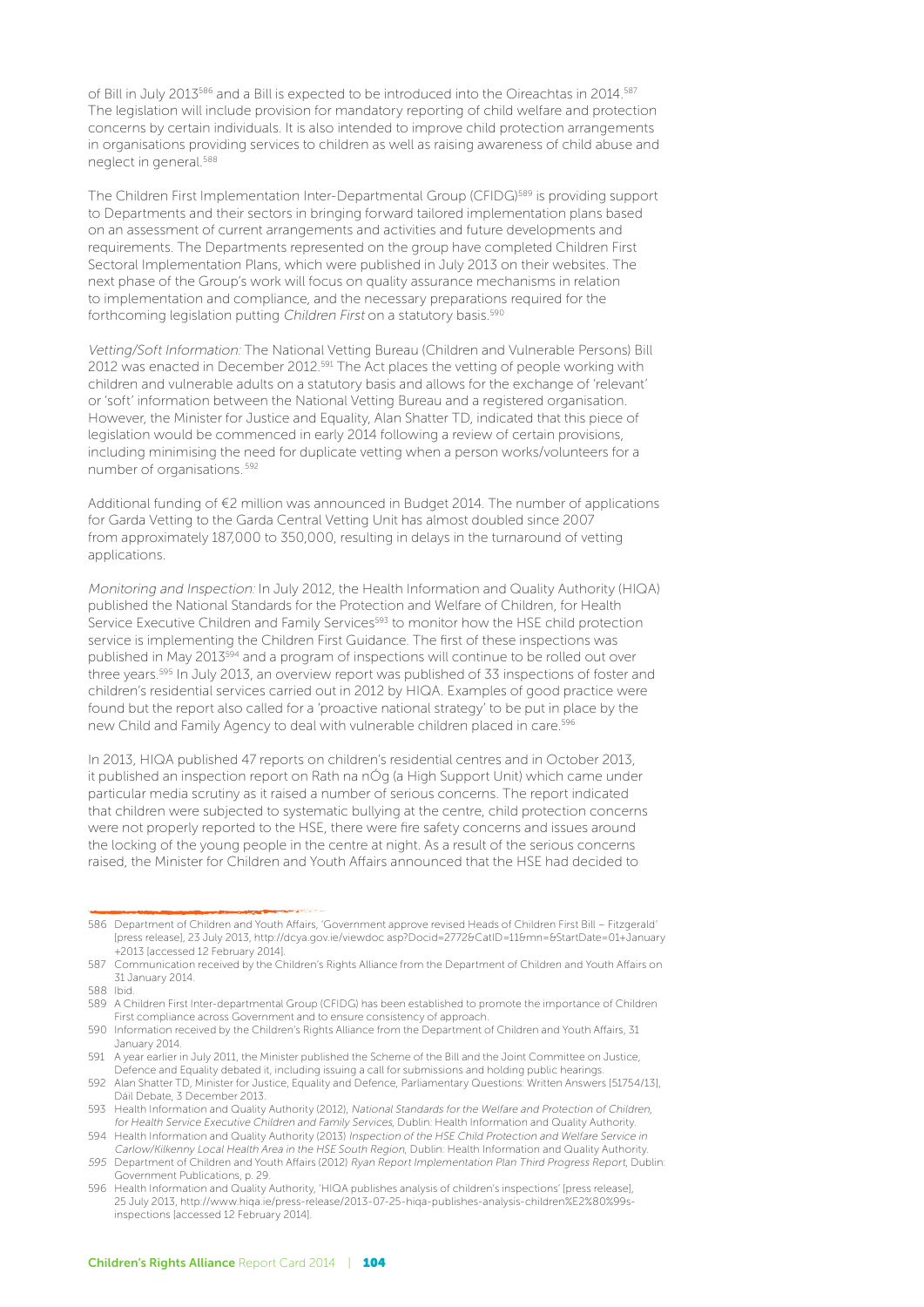close the unit<sup>.597</sup> The Minister also announced that the closure of the unit formed part of a 'broader National Review of Residential Care including the reconfiguration of High Support and Special Care Units'.598 Crannóg Nua, another High Support Unit will close in May 2014 to undergo refurbishment to change the unit into a Special Care facility. It is expected to increase the number of Special Care places from 17 places to 25 places when the unit reopens in January 2015..599

#### Comment

The Ryan Report Implementation Plan gets a 'B-' grade in Report Card 2014, the same grade as last year. This grade reflects the fact that the final Ryan Report Implementation Plan progress report has not yet been published and it is unclear what monitoring mechanism will be put in place to ensure that work continues to implement the ongoing recommendations contained in the Ryan Report Implementation Plan. While a number of positive steps have been achieved, including the commitment to put in place a national coordinated approach for sexual abuse services for children and young people and the publication of a number of HIQA reports, more action is still needed to progress all 99 actions of the Implementation Plan including placing Children First on a statutory footing.

The UN Convention on the Rights of the Child provides that a child has a right to protection from abuse and neglect (Article 19), including sexual and other forms of exploitation (Articles 34–36).<sup>600</sup> To ensure that children are adequately protected, the UN Committee on the Rights of the Child recommends that States coordinate and implement child protection policies, strategies and services.<sup>601</sup> In their Concluding Observations on Ireland in 2006, the UN Committee urged the Government to consider placing Children First on statutory basis, and called for proper vetting of prospective employees and volunteers for all those working with children.<sup>602</sup>

The momentum that has built up in relation to child protection reforms must be capitalised upon to bring the remaining Implementation Plan commitments to fruition. The Monitoring Group for the Implementation Plan was due to conclude its work in 2013 but a final report has not been submitted. The monitoring framework which will replace the Monitoring Group must continue to implement any ongoing or outstanding commitments and learning from the Implementation Plan. It is important that this framework will incorporate into the work of the Department of Children and Youth Affairs and the Child and Family Agency, relevant recommendations from other reports, including the reports of the Special Rapporteur on Child Protection, the National Review Panel for Serious Incidents and Child Deaths, the Health Information and Quality Authority and the Ombudsman for Children. The framework should allow for input from organisations working on children's rights and child protection issues to ensure that progress continues to be made. It should also help to inform the implementation strategies for the National Framework on Children and Young People.

Social Workers: While the recruitment of extra social workers is welcome, there are concerns related to the high rate of social workers on maternity leave who have not been replaced and retention of social workers in general. The Minister has acknowledged these concerns and in September 2013 called for a panel to be put in place to fill those positions on a temporary basis.603 However, the fact that not all children have an allocated social worker or written care plan falls short of the Ryan Implementation Plan recommendations. Budget 2014 allocated €6.7m (€12m in a full year) to support the reform of child welfare and protection services. This is expected to include provision for the recruitment of social workers, with details expected to be provided in the Child and Family Agency's Business Plan which is to be submitted to the Minister within 30 days of the Agency's establishment.

<sup>597</sup> Department of Children and Youth Affairs, 'Minister Fitzgerald confirms closure of HSE High Support Unit following HIQA inspection' [press release], 8 October 2013, http://www.dcya.gov.ie/viewdoc. asp?Docid=2988&CatID=11&mn=&StartDate=01+January+2013 [accessed 12 February 2014].

<sup>598</sup> Ibid.

<sup>599</sup> Frances Fitzgerald TD, Minister for Children and Youth Affairs, Parliamentary Questions: Written Answers [47701/13], Dáil Debate, 12 November 2013.

<sup>600</sup> Other relevant articles include the right to rehabilitative care (Article 39), the specific protections for children in the care system such as the child's right not to be separated from his parents and protection for children without families (Articles 9 and 20), the review of care placements (Article 25) and the best interests of the child in adoption cases (Article 21).

<sup>601</sup> UN Committee on the Rights of the Child (2009) General Comment No. 13: The right of the child to freedom from all forms of violence, CRC/C/GC/13, Section 42.

<sup>602</sup> UN Committee on the Rights of the Child (2006) Concluding Observations: Ireland, CRC/C/IRL/CO/2, paragraph 37.

<sup>603</sup> Frances Fitzgerald TD, Minister for Children and Youth Affairs, Priority Questions [38725/13], Dáil Debates, 19 September 2013.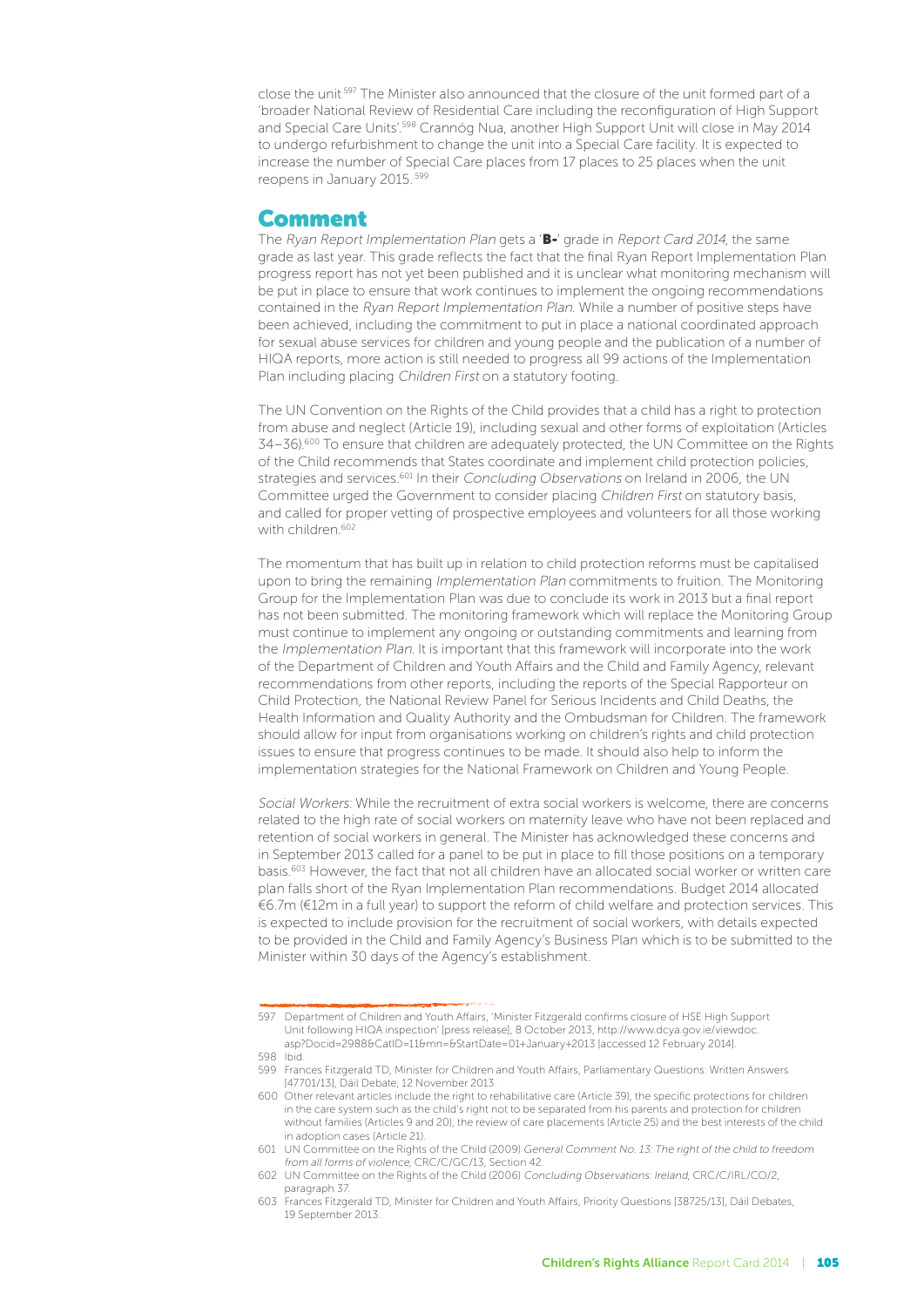Children First: The Implementation Plan commits to put aspects of Children First on a statutory footing and ensure the Guidance is uniformly and consistently implemented across the country.604 The Department of Children and Youth Affairs is responsible for producing the legislation while the Child and Family Agency and Gardaí will be responsible for its implementation. The need for such reform is well documented.<sup>605</sup> While the Bill itself is welcome, it is unfortunate that the legislation is not yet in place given that it has been under consideration since 2012. It is critical that Children First is put on a statutory footing as soon as possible so as to ensure consistency of practice throughout the country, and reduce the risk of child protection cases not being referred to the authorities. The revised Bill should ensure that criminal liability is attached to those who fail to report child protection concerns so as to create a robust regime where no offender can hide. It is essential that education and training are provided to support those working in the area. Further, in the initial stages following the introduction of the legislation, extra social workers will be needed to respond to the increase in referrals that will arise from the attaching of criminal liability to non-reporting.

Vetting: The National Vetting Bureau (Children and Vulnerable Persons) Act 2012 is welcome but it is disappointing that it has not yet come into force. It is of concern that child minders remain excluded from vetting. It is estimated that 50,000 children are cared for by 19,000 child minders in Ireland.606 This represents a huge gap in the child protection system which needs to be addressed. The Act is due to be reviewed before its commencement. It is not clear that all of the remaining gaps in the legislation will be addressed. The additional funding announced in Budget 2014 coupled with a streamlined approach to vetting will also help to address delays in this process.

"It is critical that Children First is put on a statutory footing as soon as possible so as to ensure consistency of practice throughout the country, and reduce the risk of child protection cases not being referred to the authorities."

<sup>604</sup> Office of the Minister for Children and Youth Affairs (2009) Report of the Commission to Inquire into Child Abuse, 2009: Implementation Plan, Dublin: Department of Health and Children, actions 85, 86, 89.

<sup>605</sup> Office of the Minister for Children and Youth Affairs (2008) National Review of Compliance with Children First: National Guidelines for the Protection and Welfare of Children, Dublin: Department of Health and Children; Office of the Ombudsman for Children (2010) A Report Based on an Investigation into the Implementation of Children First: National Guidelines for the Protection and Welfare of Children, Dublin: Ombudsman for Children's Office; Special Rapporteur on Child Protection, Geoffrey Shannon (2009) Third Report of the Special Rapporteur on Child Protection: A Report Submitted to the Oireachtas, http://www.dcya.gov.ie/documents/publications/ Child\_PRotection\_Rapporteur\_Report.pdf [accessed 12 February 2014]; H. Buckley, S. Whelan, N. Carr and C. Murphy (2008), Service users' perceptions of the Irish Child Protection System, Dublin: Office of the Minister for Children and Youth Affairs.

<sup>606</sup> Start Strong, Policy Brief, Childminding - Regulation and Recognition, October 2012, http://www.startstrong.ie/ files/Childminding\_-\_Regulation\_and\_Recognition.pdf [accessed 10 February 2014].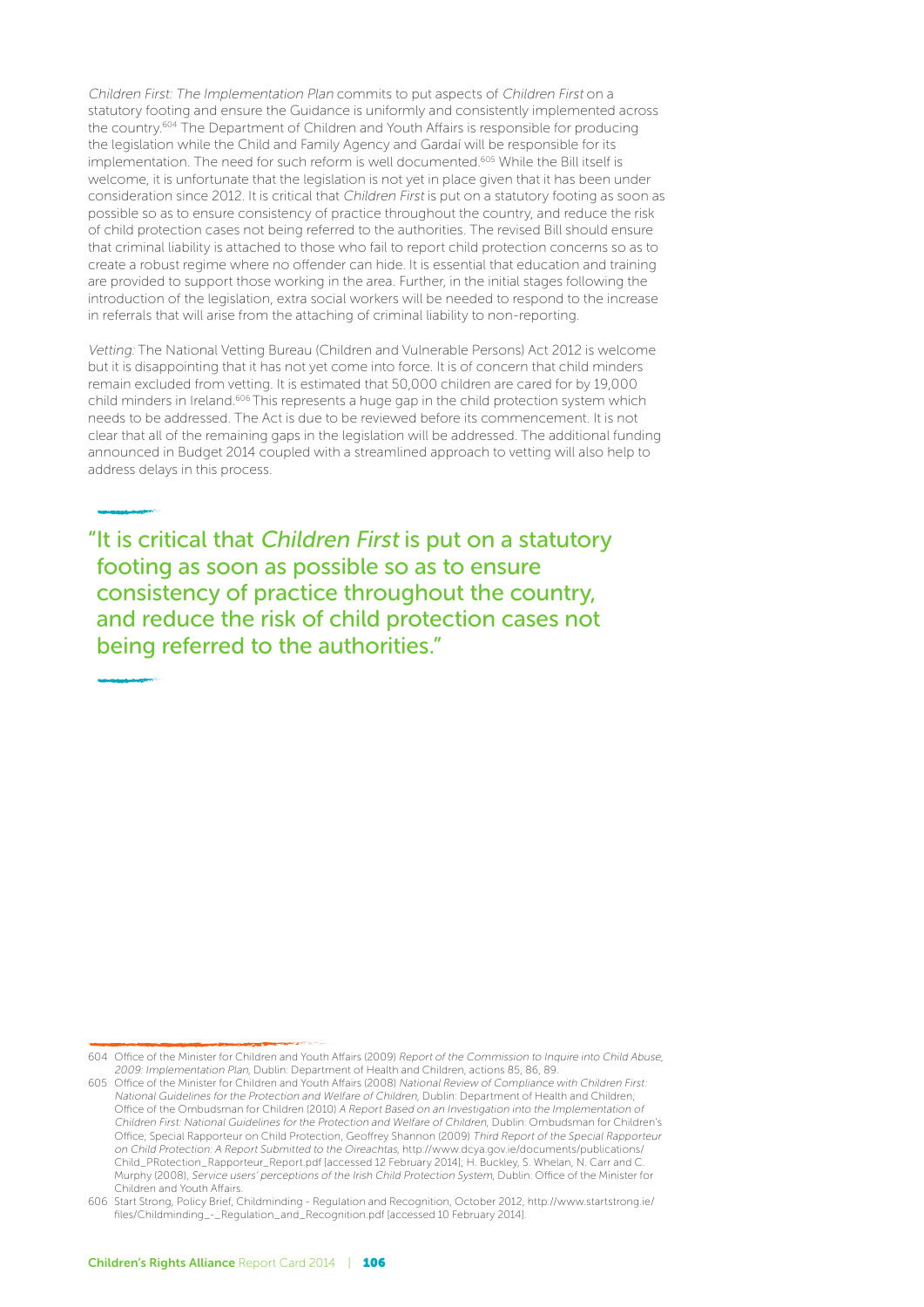#### Immediate Actions for 2014

## Publish the final progress report of the Ryan Report Implementation Plan and clarify how the work of the Monitoring Group will be mainstreamed into the work of the Department of Children and Youth Affairs

The final progress report must be published in early 2014. Steps must be taken to ensure that any outstanding commitments are addressed and the learning from the Monitoring Group will be mainstreamed into the work of the Department of Children and Youth Affairs and the

## Publish the Children First Bill and enact it as a matter of priority

## Finalise the review of the National Vetting Bureau Act 2012 and commence it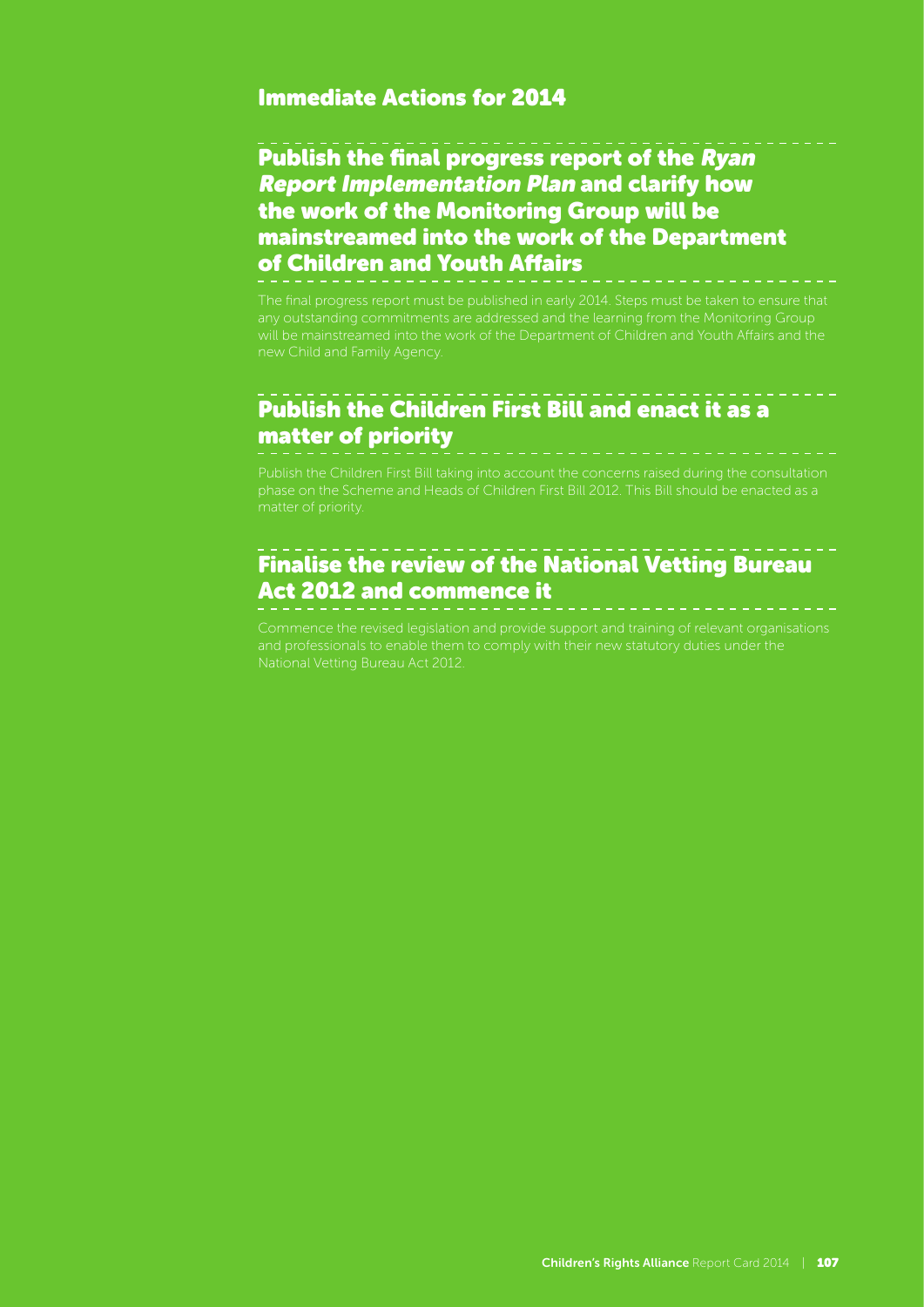#### 5.3 Youth Homelessness



#### Government Commitment Progress

The Programme for Government commits to ending longterm homelessness and the need to sleep rough. To address the issue of existing homelessness it commits to reviewing and updating the existing Homeless Strategy, including a specific focus on youth homelessness, and taking into account the current demands on existing housing and health services with a view to assessing how to best provide additional services.

Partially completed

#### What's happening? The review of the Youth Homelessness Strategy was published. The Government approved plans for legislation to provide for a statutory right to an aftercare plan.

The Department of Children and Youth Affairs engaged the Centre for Effective Services (CES) in 2011 to facilitate a high level review of the 2001 Youth Homelessness Strategy.<sup>607</sup> The objective of the review was to establish the extent to which the Strategy has been successful, identify blockages and challenges to its implementation and make recommendations.<sup>608</sup> Consultations were held in early 2012 with relevant service providers, NGOs and young people, and the report was published in July 2013.<sup>609</sup> The review found that the number of children considered homeless - or at risk of homelessness - has decreased since the introduction of the Youth Homelessness Strategy. It also found that instances of children sleeping rough have become very rare.610 Access to emergency accommodation was found to have improved and there is a greater range of accommodation available to children who present as homeless including residential beds in units in urban areas and in more rural areas, an emergency place to stay scheme operates.<sup>611</sup> However, it recommended that the use of Garda Stations as a means to accessing emergency accommodation for the first time should be avoided<sup>612</sup> and emergency accommodation in Dublin should remain open to children during the day.<sup>613</sup>

<sup>607</sup> Department for Health and Children (2001) Youth Homelessness Strategy, Dublin: Department of Health and Children.

<sup>608</sup> Centre for Effective Services, Project Outline, Youth Homelessness Strategy Review, http://www.effectiveservices.org/images/uploads/file/projects/P203/Project%20Outline%20Youth%20 Homelessness%20Strategy%20Revie w.pdf [accessed 12 December 2012].

<sup>609</sup> Department of Children and Youth Affairs (2013) Every Child a Home: A Review of the Implementation of the Youth Homeless Strategy, Dublin: Department of Children and Youth Affairs.

<sup>610</sup> Ibid., p.44.

<sup>611</sup> Under the emergency place to stay scheme a number of emergency foster placements are available for children that need to be taken into emergency care or children who present as homeless.

<sup>612</sup> Ibid., p.38.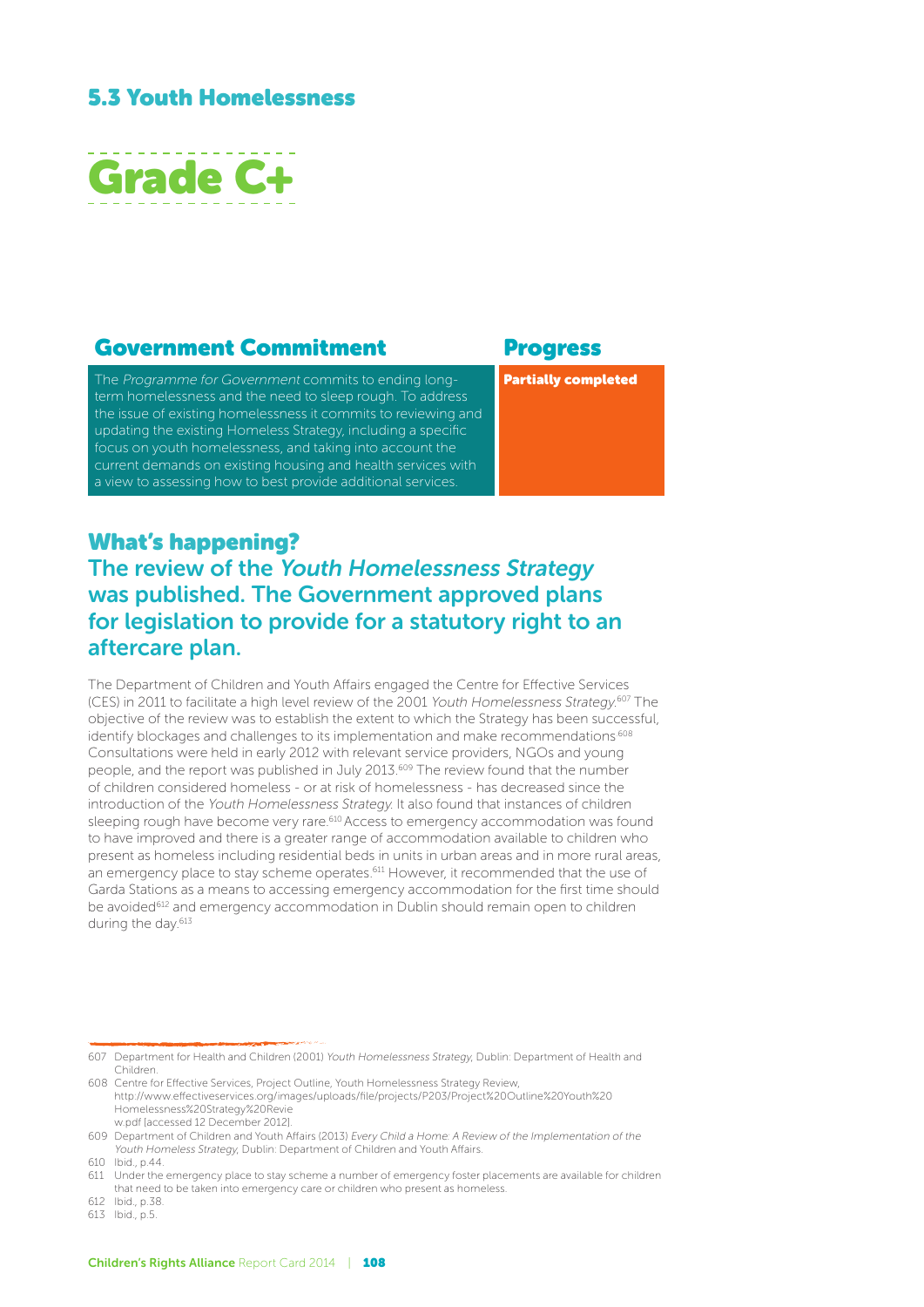The report recommended that another strategy was not needed and instead called for the issue of homeless children to be addressed as part of a wider, integrated response to children in need.<sup>614</sup> The Department of Children and Youth Affairs has indicated that they are engaging with the HSE (now the Child and Family Agency), the National Educational Welfare Board and the Departments of the Environment, Community and Local Government, Education and Skills, Social Protection and Health to ascertain their views on how the recommendations of the Youth Homeless Strategy Review can be implemented.<sup>615</sup>

In February 2013, a new National Homeless Policy Statement was issued by the Department of Environment, Community and Local Government.616 The policy reaffirms the Government's commitment to end long term homelessness by adopting a housing led approach to homelessness. Although the policy centres on adult homelessness, it recommends that the approach to tackling all forms of homelessness, be they child, youth or adult homelessness, should be fully integrated.<sup>617</sup>

The Health Service Executive's National Service Plan 2012 committed that in 2012 a baseline would be established for the two performance indicators on youth homelessness.618 To date the baseline has yet to be set<sup>619</sup> and the HSE's National Service Plans for both 2013 and 2014 fail to make any mention of this baseline.<sup>620</sup>

Aftercare: Currently, there is no statutory obligation to provide aftercare or an aftercare plan to children leaving care when they turn 18. Aftercare comprises a range of services designed to support the young person 'while they make the transition from living in foster or residential care, to adulthood'621 and may include financial support or assistance in finding accommodation or employment for example. However, some children do not qualify for aftercare including those who are accommodated under Section 5 of the Child Care Act 1991 (as amended)<sup>622</sup> as they are not formally in the care of the State. The review of the Youth Homeless Strategy highlighted that there were inconsistencies in the provision of aftercare and issues with eligibility criteria<sup>623</sup>

In a welcome development in November 2013, Minister for Children and Youth Affairs, Frances Fitzgerald TD announced plans to amend the Child Care Act 1991 to provide for a statutory right to the preparation of an aftercare plan.<sup>624</sup> The purpose of the proposed amendment is to provide clarity around eligibility for aftercare and the arrangements for preparing, reviewing and updating an aftercare plan and for monitoring young care leavers. The detail of this legislative amendment is expected in 2014.<sup>625</sup> Discussions have been held between the Department of Children and Youth Affairs, the HSE, the Child and Family Agency and service providers on the proposed legislative change and on improving service delivery.<sup>626</sup> Meetings have also taken place between the Department and its counterparts in Northern Ireland to discuss the impact of legislating for aftercare and issues they have subsequently encountered in service provision.<sup>627</sup> At the end of December 2013, there were 1,457 young people in receipt of an aftercare service.<sup>628</sup> In addition, a protocol is being

<sup>614</sup> Ibid., p.3.

<sup>615</sup> Minster for Children and Youth Affairs Frances Fitzgerald TD, Parliamentary Questions, Written Answers, 12 November [47845/13].

<sup>616</sup> Department of Environment, Community and Local Government, National Homelessness Policy Statement, Dublin: 2013, http://www.environ.ie/en/PublicationsDocuments/FileDownLoad,32434,en.pdf [accessed 18 December 2013]

<sup>617</sup> Ibid., p.2.

<sup>618</sup> Health Service Executive (2012) National Service Plan 2012, Dublin: Health Service Executive, p. 63. These performance indicators as set out in the National Service Plan 2012 are: 1. The number of children placed in youth homeless centres or units for more than four consecutive nights (or more than 10 separate nights over a year) and 2. The number and percentage of children in care placed in a specific homeless centre/unit.

<sup>619</sup> It has not appeared in the monthly HSE Performance or Supplementary Reports. See Health Service Executive (2012) October 2012, Supplementary Report, National Service Plan, Dublin: Health Service Executive; and Health Service Executive (2012) October 2012, Performance Report, National Service Plan 2012, Dublin: Health Service Executive.

<sup>620</sup> Health Service Executive (2013) National Service Plan 2014, Dublin: Health Service Executive.

<sup>621</sup> EPIC, Aftercare Advocacy & Support Programme , May 2010, http://www.epiconline.ie/aftercare-advocacy- support-programme.html [accessed 12 February 2014].

<sup>622</sup> This provision places a duty on the HSE to accommodate a child who is homeless or at risk of homelessness. 623 Department of Children and Youth Affairs (2013) Every Child a Home: A Review of the Implementation of the

Youth Homeless Strategy, Dublin: Department of Children and Youth Affairs. 624 Department of Children and Youth Affairs, 'Cabinet approves policy proposal to strengthen legislative provisions

for aftercare' [press release],6 November 2013. 625 Communication received by the Children's Rights Alliance from the Department of Children and Youth Affairs on 12 December 2013.

<sup>626</sup> Minster for Children and Youth Affairs Frances Fitzgerald TD, Parliamentary Questions, Written Answers, 26 September [40138/13].

<sup>627</sup> Ibid.

<sup>628</sup> Minster for Children and Youth Affairs Frances Fitzgerald TD, Parliamentary Questions, Written Answers, 18 July [36657/13].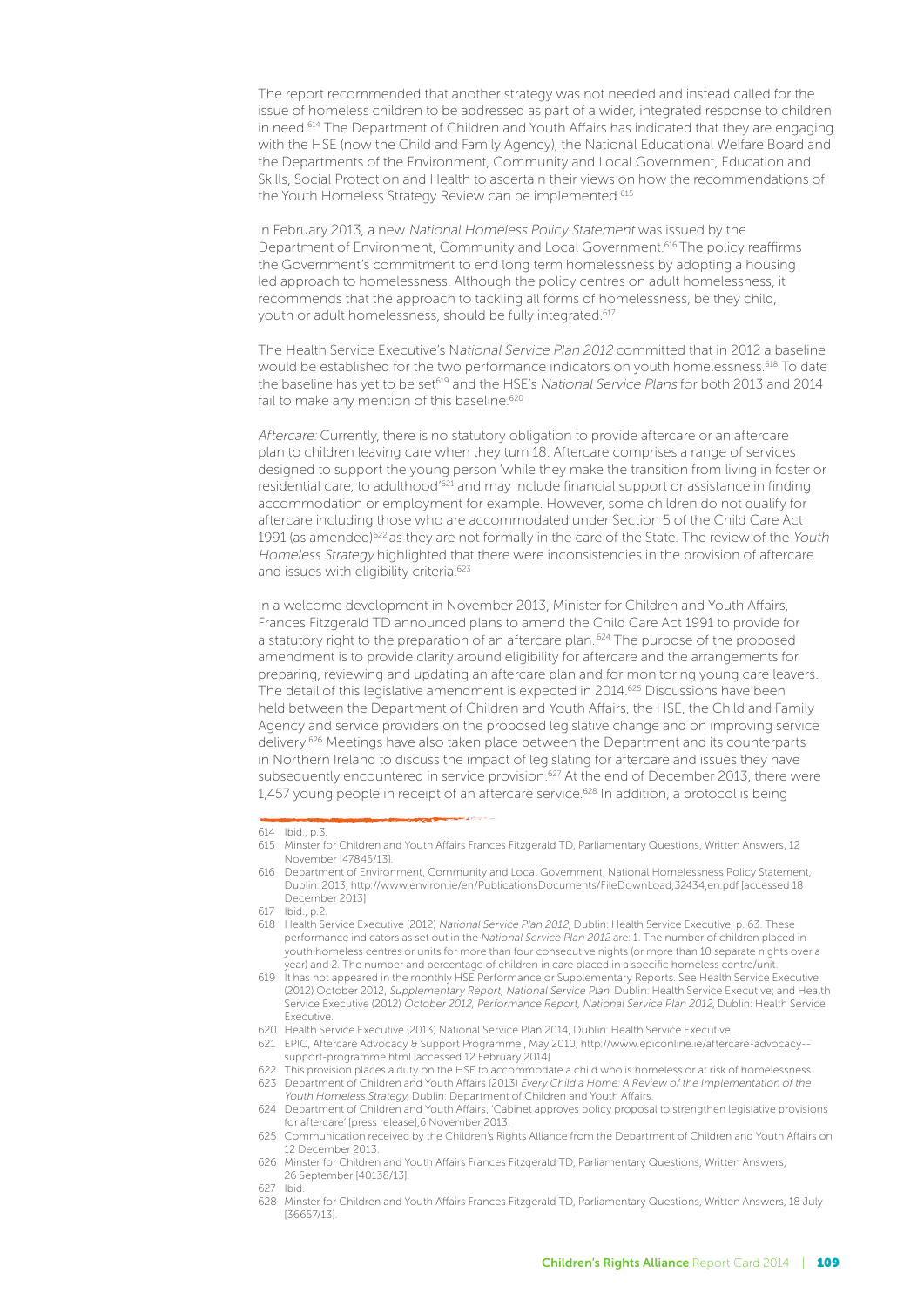finalised between the Child and Family Agency and the housing authorities to provide a framework for good practice in identifying aftercare accommodation for care-leavers. It will also commit local authorities to consider the needs of young care leavers when carrying out their statutory assessments of housing need.<sup>629</sup>

#### Comment

Youth homelessness gets a 'C+' grade in Report Card 2014, an improvement on last year's 'C' grade. This grade reflects the completion of the review of the Youth Homeless Strategy and the commitment by the Government to introduce a statutory right to an aftercare plan. However, the narrow definition of homelessness contained in the Youth Homeless Strategy does not take into account all young people who may find themselves without a home. The definition used in the Strategy captures only those who are in temporary accommodation, sleeping rough or sleeping in shelters. It does not include young people who are part of a homeless family or young people who are temporarily staying with friends but who have no home.<sup>630</sup> Children and young people who are homeless as part of a family group require a different policy response which falls within the remit of the Department of the Environment, Community and Local Government.

Any action on youth homelessness must be rooted in the UN Convention on the Rights of the Child. A child who is homeless is an extremely vulnerable and the State is obliged under the UNCRC to provide special protection to children deprived of their family environment, so that appropriate alternative family or institutional care is available to them (Article 20). Under Article 27(3) (right to adequate standard of living) States have an obligation to assist parents and guardians and 'in cases of need provide material assistance and support programmes particularly with regard to nutrition, clothing and housing.' The UN Committee on Economic, Social and Cultural Rights has stated that: '[t]he right to housing should not be interpreted in a narrow or restrictive sense which equates it with […] merely having a roof over one's head […]. Rather it should be seen as the right to live somewhere in security, peace and dignity.'631

Children with their Families at Risk of Homelessness: The number of homeless families in Dublin has doubled in the last six months of 2013 with 16 families losing their home each month. This means on average five children a week are being made homeless.<sup>632</sup> Homeless families may be accommodated in domestic violence refuges or provided with private emergency accommodation. This may mean living in a Bed and Breakfast, with whole families living in one small room, together with all of their belongings, leaving little to no space for children to play or do homework. This accommodation is neither suitable for families with children nor cost effective for the State. For children, the frequent accommodation moves and subsequent difficulty in inviting friends over to their home, means they often find it difficult to develop and maintain friendships.<sup>633</sup> Reform is urgently needed.

In Budget 2014 the Government announced a pilot phase for a new model of financing social investment which is seeking private sector investment partners to provide long term stable homes for families. The project is aimed at providing families and in particular children with better lives through increasing levels of social participation and reducing levels of homelessness.634 The Government has indicated that 5,000 social housing units will be provided in 2014.635 In 2013, 142 people in Cork, including 50 children, were moved out of homelessness by the charity Threshold through its access housing unit helps homeless people transition in private rented accommodation.<sup>636</sup> This scheme demonstrates the potential for public-private partnerships to address the issue of homeless families in an effective manner.

<sup>629</sup> Communication received by the Children's Rights Alliance from the Department of Children and Youth Affairs on December 2012

<sup>630</sup> Department of Health and Children (2001) Youth Homelessness Strategy, Dublin: Department of Health and Children.

<sup>631</sup> Committee on Economic, Social and Cultural Rights (CESCR) General Comment No.4: The right to adequate housing (Art.11 (1)):13/12/1991.

<sup>632</sup> 'Rise in Dublin families Becoming Homeless says Focus Ireland', The Irish Times [online], 8 December 2013 http://www.irishtimes.com/news/social-affairs/rise-in-dublin-families-becoming-homeless-says-focusireland-1.1621063 [accessed 17 December 2013].

<sup>633</sup> A.M. Halpenny, A.F.Keogh and R. Gilligan (2002) A Place for Children? Children in Families Living in Emergency Accommodation: The Perspectives of Children, Parents and Professionals, Dublin: Children's Research Centre, Trinity College, p. 39.

<sup>634</sup> Minister for Public Expenditure and Reform Brendan Howlin TD, Budget 2014 speech to the Dail, 15 October 2013, http://www.budget.gov.ie/Budgets/2014/EstimateStatement.aspx [accessed 18 December 2013].

<sup>635</sup> Tanaiste and Minister for Foreign Affairs Eamon Gilmore TD Leaders Questions 7 November 2013.

<sup>636</sup> Michelle Hennessy, 'Housing Charity in Cork moved 50 children out of homelessness this year', The Journal, http://www.thejournal.ie/cork-homeless-1224431-Dec2013/ [accessed 18 December 2013].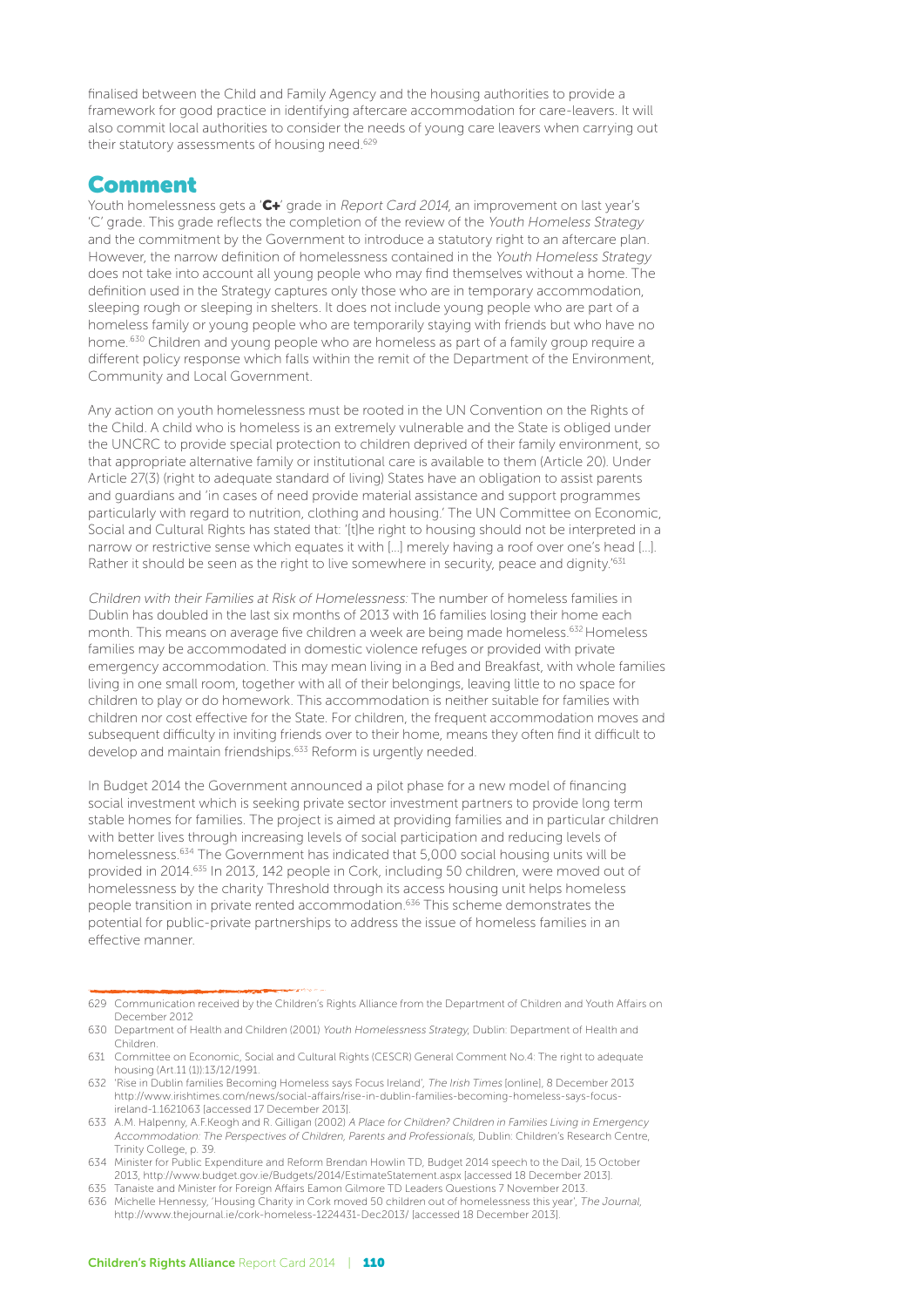"The narrow definition of homelessness contained in the Youth Homeless Strategy does not take into account all young people who may find themselves without a home. The definition used in the Strategy captures only those who are in temporary accommodation, sleeping rough or sleeping in shelters. It does not include young people who are part of a homeless family or young people who are temporarily staying with friends but who have no home"

Children in Care at Risk of Homelessness: The publication of the 2001 Youth Homelessness Strategy Review is to be welcomed. The review concluded that the introduction of another Youth Homeless Strategy was not necessary and instead proposed that a wider integrated approach to the issue of youth homelessness needed to be adopted. The review noted young people accessing emergency homeless services through Garda Stations as an area of concern. Lefroy House Nightlight, in Dublin city centre, is now the only centre providing emergency accommodation to lone children under 18 years in the country.<sup>637</sup> A child must be known to the service before he or she can access it directly. From 9pm onwards, those not already known to the service – newly homeless young people often in crisis – must present at a Garda station to access this service. Young people who participated in the Ombudsman for Children 2012 report, Homeless Truths, Children's Experiences of Homelessness in Ireland, recalled the experience of attending a Garda station to access accommodation to be embarrassing and felt ashamed or anxious.<sup>638</sup> The Review recommended that this practice end where possible and that alternative responses to Garda stations should be developed where practical.

Youth homelessness is closely associated with leaving state care or youth detention;<sup>639</sup> addiction problems; familial abuse or neglect, poverty and household instability; disconnection from the education system or poor mental health.<sup>640</sup> The review of the Youth Homeless Strategy found that 62% of stakeholders felt that the needs of children and young people being discharged from criminal detention were either poorly met or not at all met.<sup>641</sup> The legal duty to provide accommodation and care to homeless children will transfer from the HSE to the new Child and Family Agency.

<sup>637</sup> A child can refer themselves in person (8pm-2am), if already known to the service or by agency referral through the Out of Hours Service for young people. After 2am referrals will still be accepted but only through the Out of Hours Service. The Nightlight project also has a reception centre (8pm-2am) where up to 14 young people can access emergency accommodation. The project is open until 9.30am Mon-Fri and 2pm Sat-Sun & bank holidays. Nightlight is run by the Salvation Army in cooperation with the HSE crisis intervention. Families with children who present as homeless are accommodated separately.

<sup>638</sup> Ombudsman for Children (2012) Homeless Truths, Children's Experiences of Homelessness in Ireland, Dublin: Ombudsman for Children's Office.

<sup>639</sup> P. Mayock and E. O'Sullivan (2007) Lives in Crisis: Homeless Young People in Dublin, Dublin: The Liffey Press; P. Kelleher, C. Kelleher and M. Corbett (2000) Left Out on their Own: young people leaving care in Ireland, Dublin: Oak Tress Press; EPIC (2011) Summary of EPIC Research Findings on Outcomes for Young People Leaving Care in North Dublin, Dublin: EPIC, p. 3.

<sup>640</sup> Geoffrey Shannon (2010) Fourth Report of the Special Rapporteur on Child Protection, A Report Submitted to the Oireachtas, http://www.dcya.gov.ie/documents/publications/Rapporteur-Report-2010.pdf pp. 33-35 [accessed 12 February 2014].

<sup>641</sup> Department of Children and Youth Affairs (2013) Every Child a Home: A review of the implementation of the youth homelessness strategy, Dublin: Department of Children and Youth Affairs, p.28.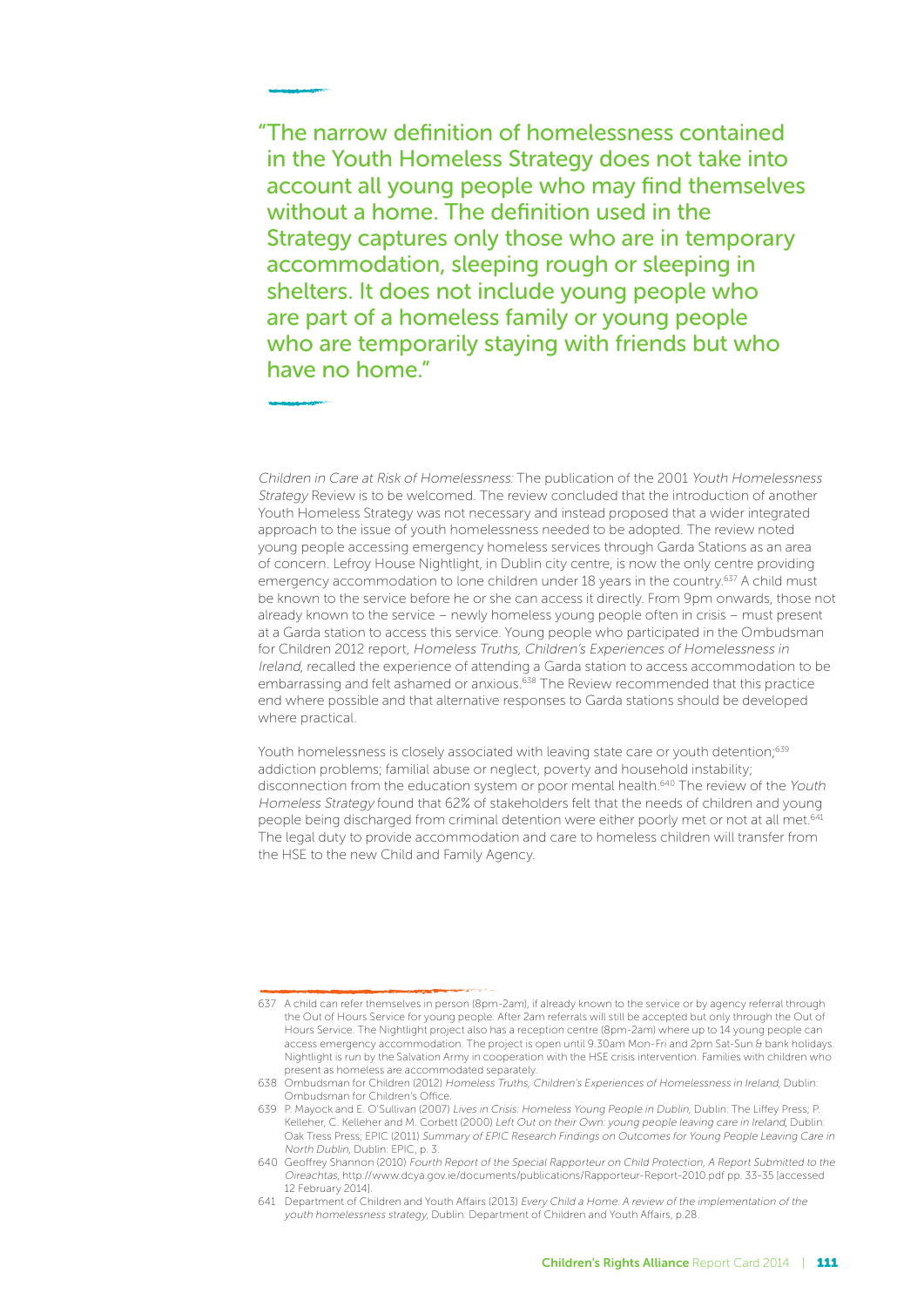The Child and Family Agency needs to play a critical role for children who find themselves homeless. The Agency must ensure that the new policy maps out the necessary links with other departments and agencies across professions to effectively tackle youth homelessness. This will include improving working relationships between child protection services and the care system, mental health, domestic violence, education, family services and housing. There needs to be an acknowledgement that a continuum of care exists for young people who are homeless. To this end, there needs to be flexibility in relation to access to aftercare provision. The intention of the Minister Fitzgerald to create a legislative right to an aftercare plan is to be welcomed. It is vital that the staff and resources are put in place to ensure that assessments take place in a timely manner and that the aftercare supports are put in place.<sup>642</sup> It is also crucial that multi-agency aftercare planning takes place to prevent a young care leaver experiencing homelessness. The transition for a young person from child to adult services is at a critical stage. Radical improvements are needed to ensure that young people are properly supported during this transition and their vulnerability is recognised by the adult services. This must be the case for vulnerable care leavers and also for those older teenagers who only become involved with the social services in the lead up to their 18th birthday and therefore do not qualify for aftercare support.

2012 figures show that 39 children spent up to 10 nights accessing emergency accommodation.643 There has been progress made since 2001 in reducing youth homelessness (in particular rough sleeping) which may be linked to improvements in the care system for at-risk children. A broader range of children's residential centres – including high support and special care units – and better trained staff, are now available to meet the needs of children with behavioural and emotional difficulties. Homelessness in the past was often linked to a placement breakdown or lack of appropriate placement. A number of hostels for homeless children, including Grove Lodge, Dublin, have closed over the past few years or have been designated as mainstream residential children care homes. Such closures may reflect a recognition that hostel living is not appropriate for children and concerns over the suitability of the specific centres. It is important that we interrogate the changed pattern of children presenting as out of home or in an emergency situation to ensure that the decrease is not masking a reluctance to present to services.

<sup>642</sup> Focus Ireland, Press Release: 06 November 2013, http://www.focusireland.ie/about-homelessness/resourcecentre/press/press-releases/828-press-release-06-november-2013 [accessed 18 November 2013].

<sup>643</sup> Catherine Shanahan, '39 Children Placed in Homeless Centres', The Irish Examiner, 10 July 2013.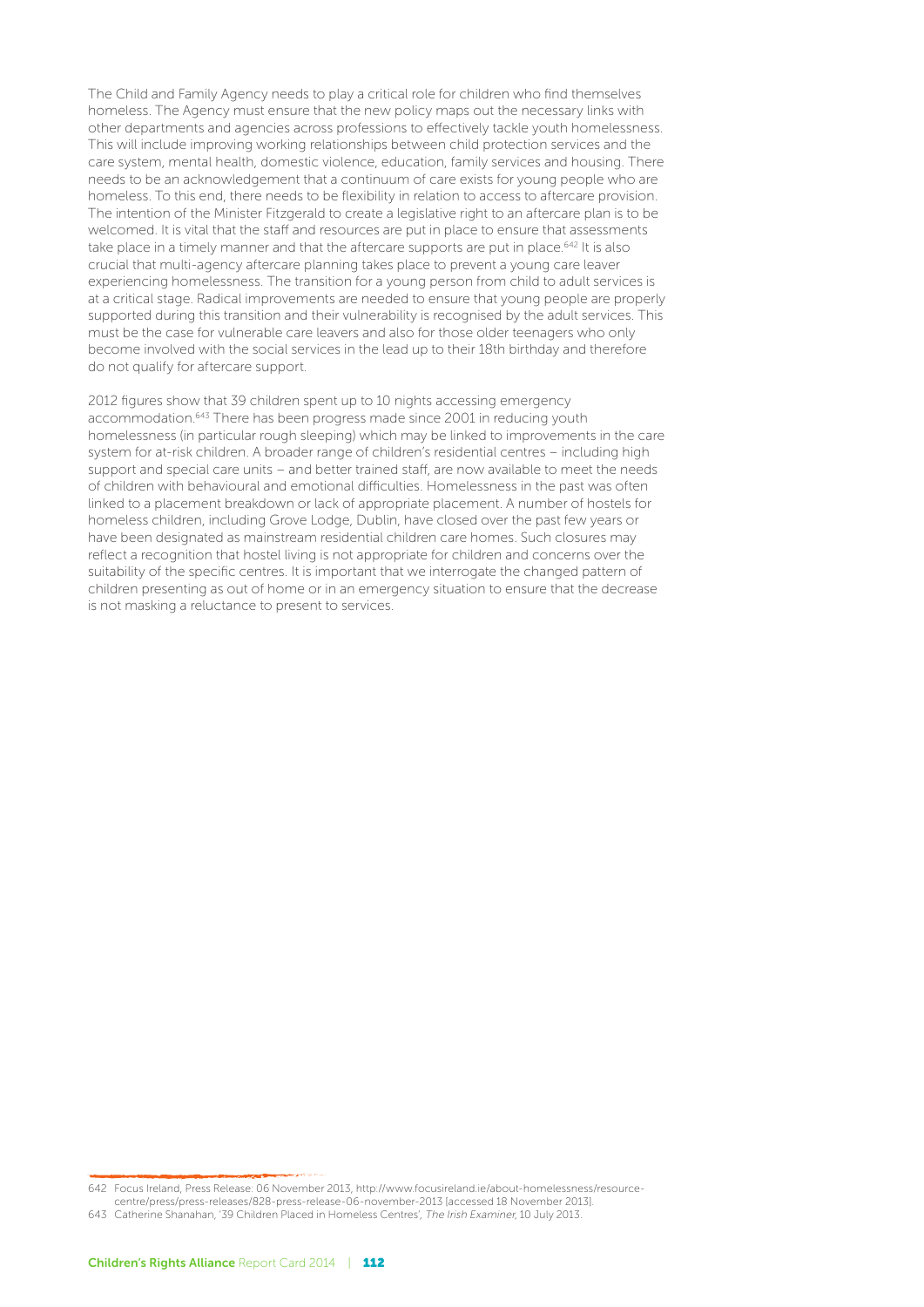#### Immediate Actions for 2014

## Invest in appropriate accommodation for homeless families

The Department of the Environment, Community and Local Government and relevant housing agencies, must consider flexible and creative approaches to ensure homeless families are provided with family-friendly emergency accommodation and then supported

## Ensure that appropriate emergency accommodation facilities are available for children and young people presenting as homeless

that the Child and Family Agency develop an alternative wherever practical.

## The Child and Family Agency must ensure that there is interagency co-operation on the issue of youth homelessness particularly when a new strategy is not going to be put in place

are cooperating effectively to accommodate and care for these children.

#### Introduce a statutory entitlement to aftercare support for all children leaving care and detention

The necessary legislation should be drawn up and implemented without delay. It is vital that manner and that aftercare supports are put in place.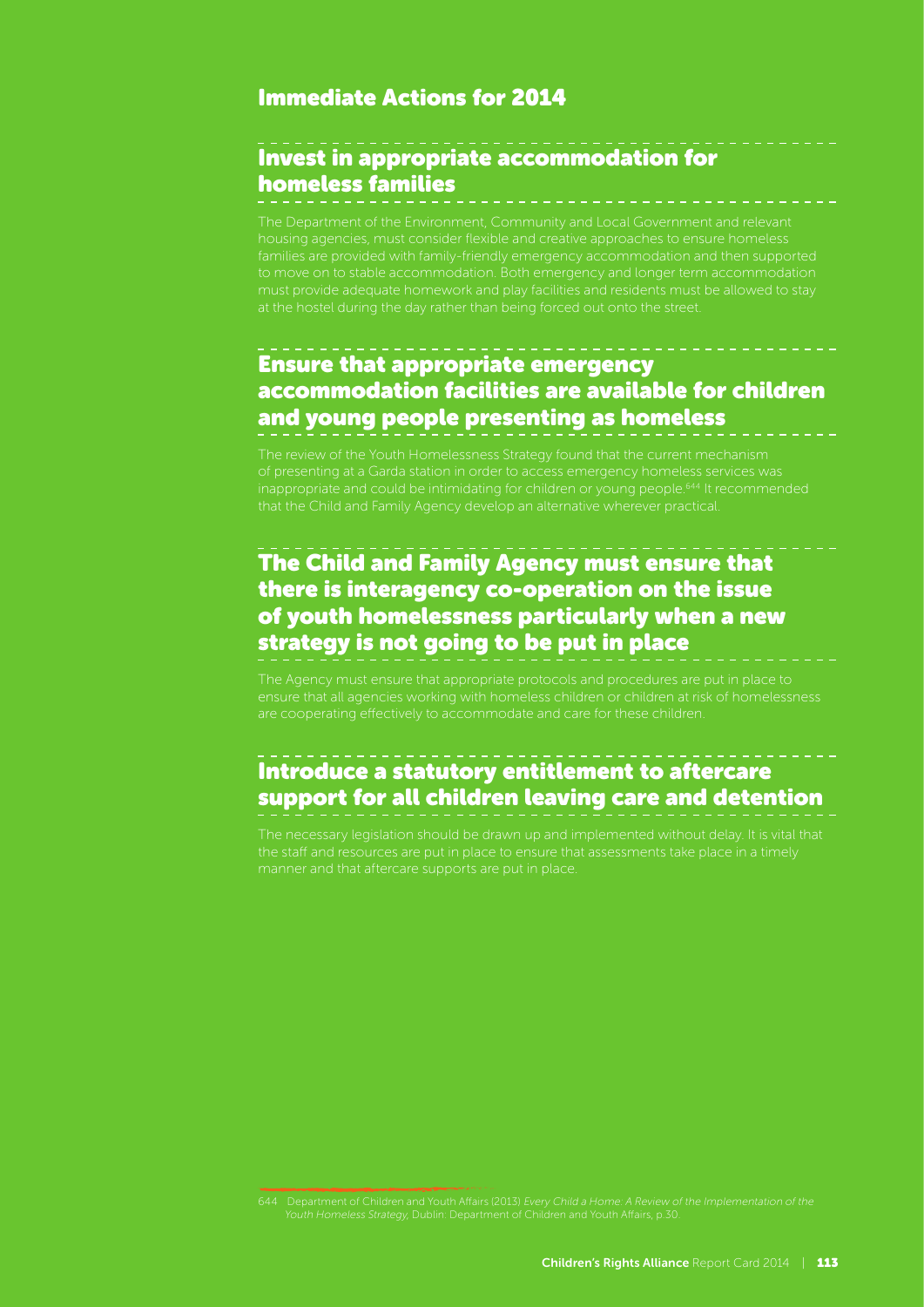## 5.4 Children in Detention



#### Government Commitment Progress

The Programme for Government commits to ending the practice of sending children to St. Patrick's Institution.

On track

#### What's happening?

Construction work is underway on the new National Detention Facility at Oberstown. All 17 year olds serving a custodial sentence have been transferred from St Patrick's Institution to a dedicated unit in Wheatfield Prison with the exception of the small number of those on remand<sup>645</sup> who remain at St. Patrick's Institution.

In April 2012, the Minister for Children and Youth Affairs, Frances Fitzgerald TD, announced that Government had committed to build a new National Children Detention Facility at Oberstown, Co. Dublin,646 which will allow for an end to the detention of 16 and 17-year-old boys in St. Patrick's Institution. The Oberstown campus currently houses three detention schools: Oberstown Boy's School, Trinity House School and Oberstown Girl's School.<sup>647</sup> The new facility will encompass six detention units the first three of which will be used to house 17 year olds and are due to be operational by autumn 2014. The other three units, to replace the existing accommodation in the Oberstown campus, are expected to be finished in 2015.648 The completed development will integrate the three existing detention schools with the newly constructed units into one single national children detention facility. This will accommodate all children on remand or serving a custodial sentence, as originally provided for in the Children Act 2001. An amendment to the Children Act 2001 is planned in early 2014 to provide a secure legal framework for the operation of the campus as a single integrated facility.<sup>649</sup>

<sup>645</sup> A person 'on remand' is someone who is charged/detained in custody but who has not yet been convicted of a crime and is awaiting trial or sentencing. The initial remand period can be extended.

<sup>646</sup> Department of Children and Youth Affairs, 'Minister Fitzgerald to End Detention of 16 and 17 Year Olds in St. Patrick's Institution' [press release], 2 April 2012, http://www.dcya.gov.ie/viewdoc.asp?DocID=1842 [accessed 12 February].

<sup>647</sup> The total current operational capacity on the campus is 44 places for males and eight places for females. Under current arrangements, the children detention schools are authorised to detain males up to the age of 17 years and females up to the age of 18 years. The buildings accommodating Oberstown Boy's School are in need of replacement.

<sup>648</sup> Department of Children and Youth Affairs,' Oberstown construction demonstrates Government commitment to implementing long-awaited reforms – Fitzgerald' [press release], 14 October 2013, http://www.dcya.gov.ie/ viewdoc.asp?Docid=2994&CatID=11&mn=&StartDate=01+January+2013 [accessed 10 January 2014].

<sup>649</sup> Minister for Children and Youth Affairs, Frances Fitzgerald TD, Parliamentary Question: Written Answers, 17 December 2013 [53846/13].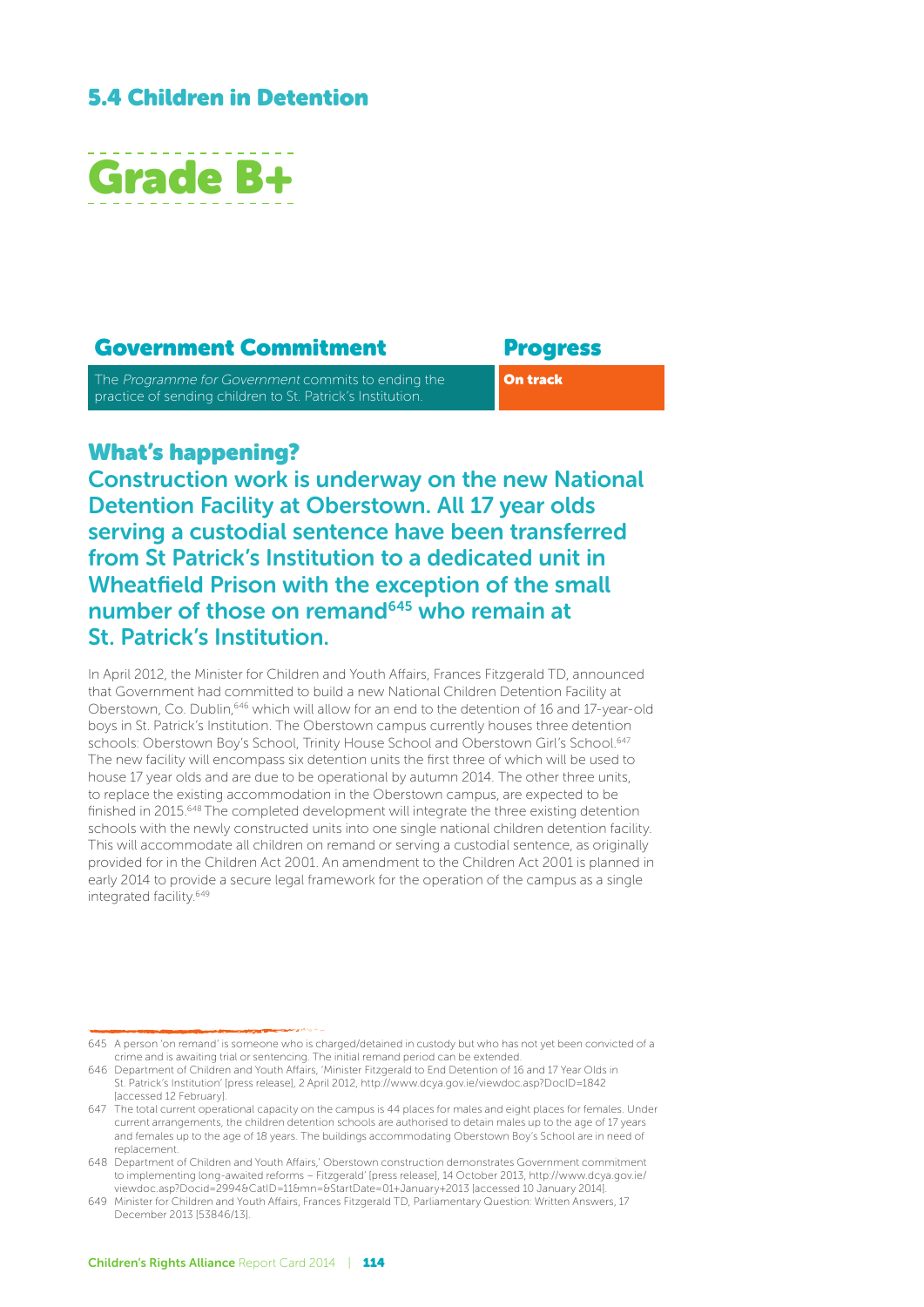Three-year capital funding of €56 million has been granted to the Oberstown redevelopment project.<sup>650</sup> Work commenced on site in September 2013 and Budget 2014 released €31 million in capital funding for building works with a further €6.4million approved to cover the full cost of the work.<sup>651</sup>

In addition, a programme of operational reforms is ongoing aimed at enhancing the effective management and capacity of services on the Oberstown campus in advance of, and to support, the expanded facilities to be provided.<sup>652</sup> In 2012, the Minister for Children and Youth Affairs appointed 12 members to the Oberstown Board of Management chaired by Joe Horan, for a two year period.<sup>653</sup> The Directors of the three detention schools report to the Board<sup>654</sup> which in turn reports to the Minister for Children. Pat Bergin was appointed as Campus Manager for the entire Oberstown site in December 2013 and will report to the Board of Management.655 Under a Labour Relations Commission agreement with the Irish Youth Justice Service a third party arbitrator was appointed to oversee a joint review by management and staff of the operation of the staffing roster which began implementation in February 2013 and is ongoing.656 A recruitment programme for 67 new care staff has been approved by Government; they are expected to be recruited on a staged basis from early 2014.657

In July 2013, the Inspector of Prisons published his 2012 Annual Report calling for the complete closure of St Patrick's Institution due to 'very disturbing incidents of noncompliance with best practice and breaches of the fundamental rights of prisoners'.<sup>658</sup> On foot of this report, the Minister for Justice, Equality and Defence, Alan Shatter TD, announced his intention to close St Patrick's Institution and transfer all 17 year olds to a dedicated unit in Wheatfield prison until the completion of the three new units in Oberstown in autumn 2014.<sup>659</sup> In December 2013, all of the 17 year olds serving sentences were transferred to the interim unit in Wheatfield prison. As of the December 31 2013, three 17 year olds remained in St Patrick's Institution on remand as they cannot be transferred to Wheatfield for legal reasons.<sup>660</sup>

The current capacity on the Oberstown campus comprises 24 male detention places in Trinity House School, eight female detention places in Oberstown Girls School, and 22 male detention places in Oberstown Boys School (which represents an increase of two places from October 2013).<sup>661</sup> From March to November 2013, there were a total of 88 boys remanded in custody and 29 boys committed to a period of detention to either Trinity House School or Oberstown Boys School.<sup>662</sup>

662 Ibid.

<sup>650</sup> Department of Children and Youth Affairs,' Oberstown construction demonstrates Government commitment to implementing long-awaited reforms – Fitzgerald' [press release] 14 October 2013. http://www.dcya.gov.ie/ viewdoc.asp?Docid=2994&CatID=11&mn=&StartDate=01+January+2013 [accessed 10 January 2014].

<sup>651</sup> Department of Finance Budget 2014, Expenditure Allocation 2014-2016 http://budget.gov.ie/Budgets/2014/ Documents/Part%20II%20-%20Expenditure%20Allocations%202014%20-%202016.pdf [accessed 10 January 2014]. 652 Minster for Children and Youth Affairs, Frances Fitzgerald TD, Parliamentary Questions, Written Answers, 17

December 2013 [53846/13].

<sup>653</sup> The Board comprises Mr. Joe Horan (Chair), Mr. Dan Kelleher, Mr. Gerard McKiernan, Dr. Ursula Kilkelly, Mr. Diego Gallagher, Ms. Sylda Langford, Mr. Colin Fetherston, Mr. Pat Rooney, Mr. Elizabeth Howard, Mr. Deirdre Keyes, Mr. Barry Rooney and Rachel Grimes.

<sup>654</sup> Irish Youth Justice Service, Children Detention Schools, http://www.iyjs.ie/en/IYJS/Pages/WP08000052#Board\_ of\_Management [accessed 13 January 2014].

<sup>655</sup> Minister for Children and Youth Affairs, Frances Fitzgerald TD, Parliamentary Questions, Written Answers, 17 December 2013 [53846/13].

<sup>656</sup> Ibid.

<sup>657</sup> Communication received by the Children's Rights Alliance from a meeting with Minister for Children and Youth Affairs, Frances Fitzgerald TD on 17 October 2013.

<sup>658</sup> Inspector of Prisons (2013), Annual Report 2012, Inspector of Prisons: Tipperary, p. 23.

<sup>659</sup> Department of Justice, Equality and Defence, 'Minister Shatter publishes Inspector of Prisons Annual Report for 2012:An Assessment of the Irish Prison System by the Inspector of Prisons and announces plans for the future use of St Patrick's Institution' [press release], 3 July 2013, http://www.merrionstreet.ie/index.php/2013/07/ministershatter-publishes-inspector-of-prisons-annual-report-for-2012-an-assessment-of-the-irish-prison-system-bythe-inspector-of-prisons-and-announces-plans-for-the-future-use-of-st-patricks-in/ [ accessed 10 January 2013].

<sup>660</sup> Communication received by the Children's Rights Alliance from the Irish Prison Service on 31 January 2014.

<sup>661</sup> Minister for Children and Youth Affairs, Frances Fitzgerald TD, Parliamentary Questions, Written Answers, 26 November 2013 [50860/13].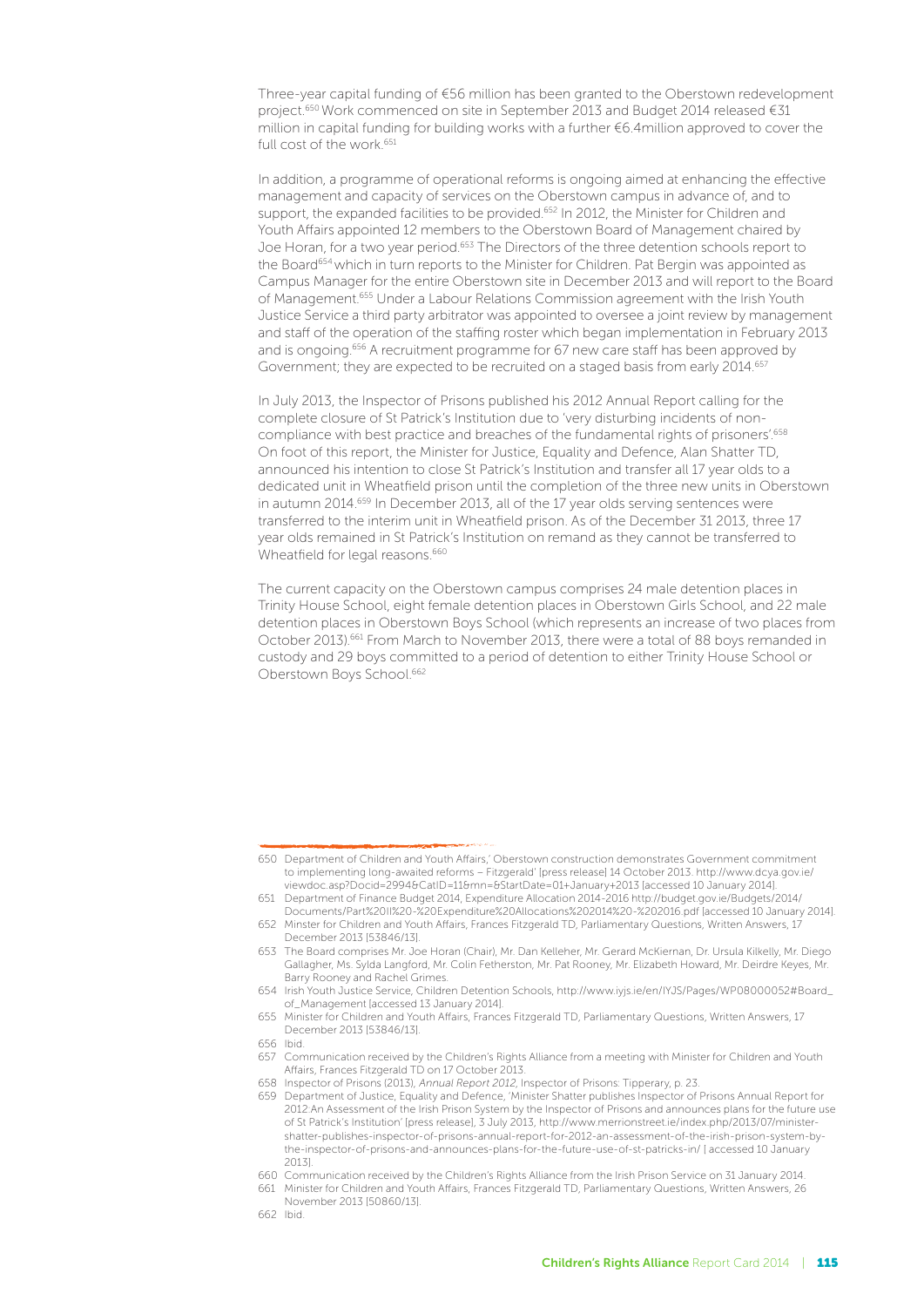In November 2013, the Health Information and Quality Authority (HIQA)'s inspection report highlighted that the overall care provided to young people in Oberstown was of a good standard.663 However, HIQA was concerned by the frequent use of 'protection rooms' in Trinity House; these rooms had been used 67 times in one month and the duration of confinement was not recorded. The inspectors called for a review of the use of 'protection rooms' as they did not consider them suitable or necessary.664 The inspectors were also concerned at the failure, due to staffing issues, to implement the comprehensive programme to reintegrate young people into the community. <sup>665</sup>

The Assessment, Consultation and Therapy Service (ACTS) was operating in three special care units by November 2013<sup>666</sup> but the rollout of its clinical services to children in detention schools is ongoing.<sup>667</sup> Young people detained in Oberstown will have access to either the Central Mental Hospital or a forensic psychologist if necessary.668 Under the ACTS service, all children in detention can be screened using an evidence based assessment tool to see if they require clinical services and will be referred on to the clinical team for treatment.<sup>669</sup> This new procedure should allow court reports to focus on the young person's risk of offending rather than whether they require assessment for services.<sup>670</sup>

In December 2013, 10 of the 33 children in detention had been in care prior to being sent to Oberstown and 25 had an allocated social worker.<sup>671</sup> Given that many children who are known to the social services also come into contact with the youth justice system, in 2012 the Irish Youth Justice Service and the Health Service Executive (HSE) issued a Joint Protocol for social workers and those working in Children Detention Schools which was reviewed in October 2013.672 The protocol outlines a number of measures to achieve interagency working including the continuing involvement of the social worker with a young person who had an allocated social worker before arriving in a detention school, direct input by the social work team into the assessment process, placement plan and reintegration home plan; ensuring that the allocated HSE social worker is informed about incidents and any other relevant information regarding the child; the appropriate sharing of information including the provision of a copy of the young person's care plan to the children detention schools and ensuring a complaints procedure is put in place for children.<sup>673</sup>

#### Comment

Children in Detention receives a 'B+' grade in Report Card 2014, the same as last year's grade. This recognises the ongoing construction work on the new Oberstown facility as well as the positive measures to improve the operation of Oberstown. While the transfer of 17 year olds from St. Patrick's Institution is a welcome step, the transfer to a new interim facility at Wheatfield prison must be a short-term solution. It is unfortunate that St. Patrick's Institution cannot completely close until a suitable alternative for 17 year olds on remand is put in place.

The commitment to the Oberstown project represents a unique opportunity to build a world class facility and put in place a child-centred, education-focused regime in the new facility, rooted within a children's rights framework. Critical to this is delivering a rights based approach to youth justice and an understanding that, first and foremost, all those under 18 years are children. Oberstown is designed to be a children's detention school rather than a prison where children can receive therapeutic interventions and education. The UN Convention on the Rights of the Child is clear that States treat children in conflict with the law in a manner that promotes the child's sense of dignity and worth, reinforces the child's respect for human rights, and takes account of the child's age and the desirability of promoting reintegration (Article 40(1): administration of juvenile justice).

<sup>663</sup> Health Information and Quality Authority, Inspection Report of a Children Detention School on Oberstown Campus: Report ID No. 636, 15 November 2013. www.hiqa.ie/system/files/inspectionreports/636.pdf [accessed 12 February 2014].

<sup>664</sup> Ibid., p. 22.

<sup>665</sup> Ibid., p. 12.

<sup>666</sup> Frances Fitzgerald TD, Minster for Children and Youth Affairs, Parliamentary Questions: Written Answers, 20 November 2013 [41818/13].

<sup>667</sup> Communication received by the Children's Rights Alliance from the Child and Family Agency on 13 January 2014. 668 Frances Fitzgerald TD, Minster for Children and Youth Affairs, Parliamentary Questions: Written Answers, 20 November 2013 [41818/13].

<sup>669</sup> Communication received by the Children's Rights Alliance from the Child and Family Agency on 13 January 2014 670 Ibid.

<sup>671</sup> Communication received by the Children's Rights Alliance from the Department of Children and Youth Affairs on 15 January 2014.

<sup>672</sup> Health Service Executive and the Irish Youth Justice Service, Protocol for Working Together: HSE Social Workers & Children Detention Schools, 1 October 2013, http://www.iyjs.ie/en/IYJS/Protocol%20CDS%20and%20SW%20 Final%20Version.pdf/Files/Protocol%20CDS%20and%20SW%20Final%20Version.pdf [accessed 13 January 2014].

<sup>673</sup> Ibid., pp. 4 – 5.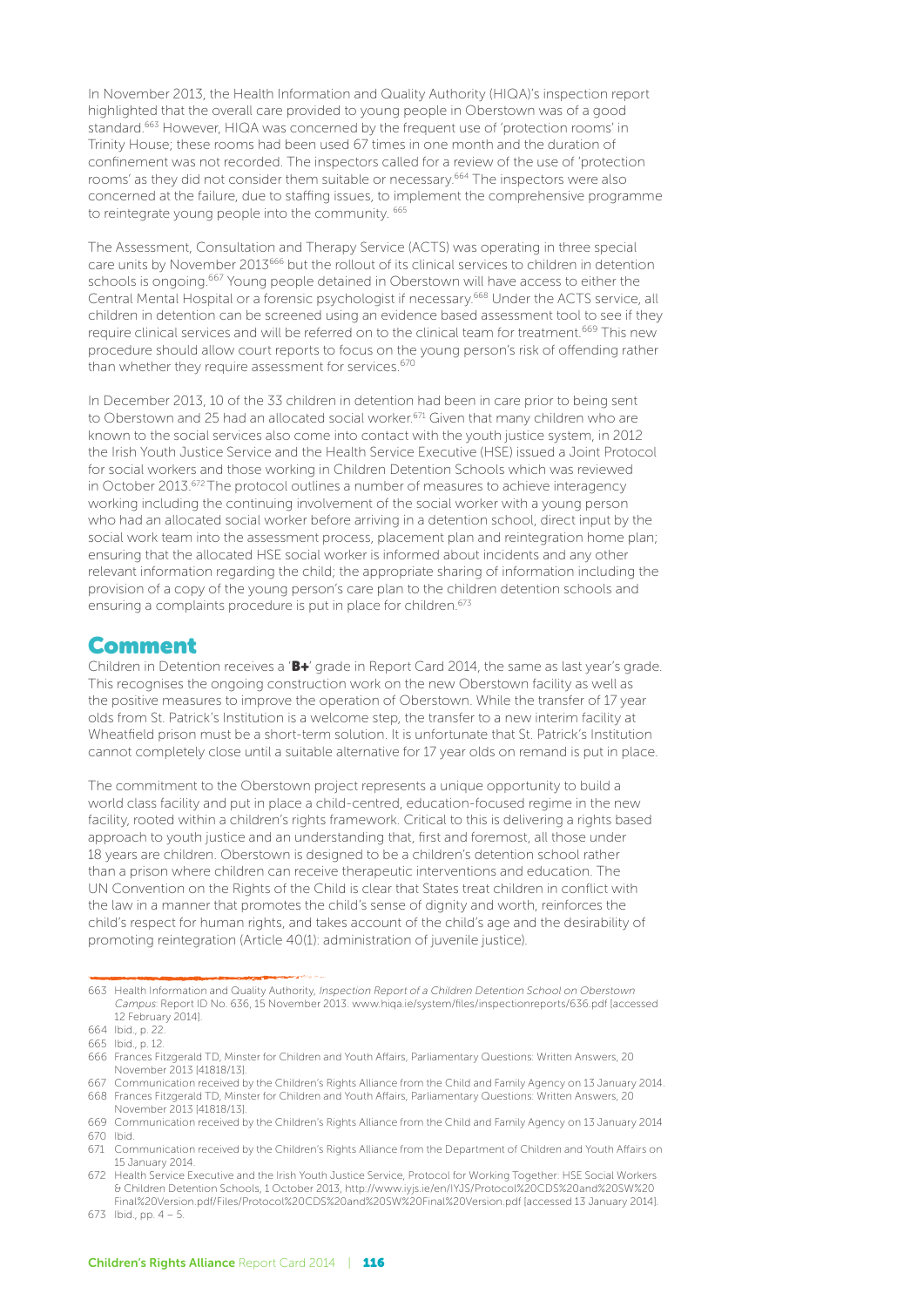#### "The commitment to the Oberstown project represents a unique opportunity to build a world class facility and put in place a child-centred, education-focused regime in the new facility, rooted within a children's rights framework."

In 1989, on the international stage, the Irish Government lodged a reservation to Article 10 (2b) of the International Covenant on Civil and Political Rights (right to liberty) which states that: 'Accused juvenile persons shall be separated from adults and brought as speedily as possible for adjudication'.674 Given the positive measures which will result in the removal of 16 and 17 year olds of St. Patrick's Institution, we urge the Government to withdraw this reservation. The Department of Children and Youth Affairs has stated that it will consider withdrawal of this reservation following the transfer of all 17 year olds to Oberstown campus in the third quarter of 2014.675

The detention of children in an adult prison that operates a penal regime was previously criticised as a glaring human rights violation by a number of domestic and international bodies<sup>676</sup> as it is in direct contravention to Article 37 of the UN Convention on the Rights of the Child (torture and deprivation of liberty).<sup>677</sup> St. Patrick's Institution was considered to be the most violent prison in Ireland, responsible for one third of all assaults in the prison system.<sup>678</sup>

The decision to close St Patrick's Institution is a positive and long overdue development. However, the decision to transfer 17 year olds to an interim unit in Wheatfield Prison is to be cautiously welcomed as long as it remains 'a temporary, short-term measure', as articulated by Emily Logan, Ombudsman for Children.<sup>679</sup> An adult prison, even one where a dedicated unit has been put in place, is entirely unsuitable for young people in the longer-term. The units for 17 years olds are expected to be complete towards the end of 2014. While there are a small number of 17 year olds remaining in St Patrick's Institution they cannot be transferred to the Wheatfield facility as they are held on remand but given the previous criticisms of the poor conditions in St Patrick's Institution, an alternative needs to be put in place until the new facility is operational.

The issue of inadequate capacity in the existing three detention schools in Oberstown continues to be of concern as the high level of demand for detention places for young males has meant that Trinity House School and Oberstown Boys School are frequently at full occupancy with no available spaces.<sup>680</sup> On the other hand, there has been no shortage of spaces at Oberstown Girls School over the past two years. The Ombudsman for Children has warned that care must be taken in relation to space, 'not to place institutional interests ahead of the interests of children'.681 It is equally important that the detention of children is always used as a measure of last resort, in line with the Children Act 2001.

<sup>674</sup> UN General Assembly, International Covenant on Civil and Political Rights, A/RES/21/2200, 999 U.N.T.S. 171,(16 December 1966).

<sup>675</sup> Communicationreceived by the Children's Rights Alliance from the Department of Children and Youth Affairs on 15 January 2014.

<sup>676</sup> For further detail see Children's Rights Alliance (2013) Report Card 2013, Dublin: Children's Rights Alliance, pp. 77-78.

<sup>677</sup> Article 37(c) states that "Every child deprived of liberty shall be treated with humanity and respect for the inherent dignity of the human person, and in a manner which takes into account the needs of persons of his or her age. In particular, every child deprived of liberty shall be separated from adults unless it is considered in the child's best interest not to do so and shall have the right to maintain contact with his or her family through correspondence and visits, save in exceptional circumstances

<sup>678</sup> Cormac O'Keeffe, '30% of St Pat's inmates on protection and locked up for over 20 hours a day', Irish Examiner, 28 September 2012.

<sup>679</sup> Ombudsman for Children's Office, Address by the Ombudsman for Children to the Joint Oireachtas Committee on Health and Children, 17 July 2013 http://www.oco.ie/assets/files/Statements/ PresentationtotheOireachtasCommitteeonHealth&ChildrenJuly2013.pdf [accessed 13 January 2013].

<sup>680</sup> Based on daily occupancy reports from the Irish Youth Justice Service in the period 1 March - 25 November 2013, it is estimated that there were 108 days where there was a male detention place available in either Trinity House School or Oberstown Boys School. On most other days, both sites were at maximum occupancy and no further places were available. The estimate excludes weekends and public holidays.

<sup>681</sup> Ombudsman for Children's Office, Address by the Ombudsman for Children to the Joint Oireachtas Committee on Health and Children, 17 July 2013, http://www.oco.ie/assets/files/Statements/ PresentationtotheOireachtasCommitteeonHealth&ChildrenJuly2013.pdf [accessed 13 January 2013].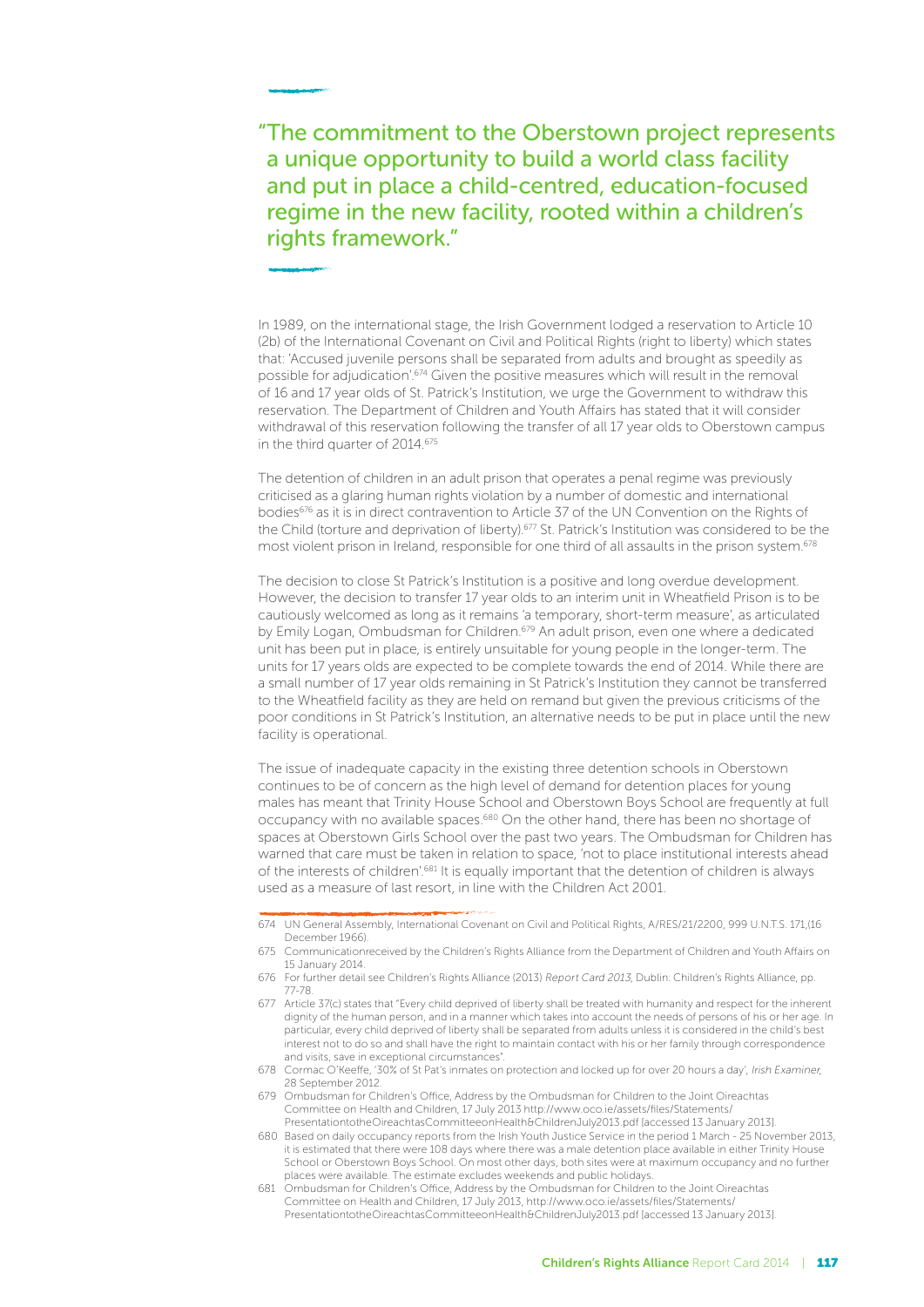In 2013, 103 young people were detained on remand for 138 different periods which ranged from one day up to several months,682 as the same young person may be remanded more than once before being convicted or sentenced. In December 2013, there were nine young people on remand.683 However, in the same month, the High Court ruled that the lack of provision for remission of a sentence for those detained in Oberstown, in the same manner as adult prisoners, was a breach of Article 40.1 of the Constitution (the right to equality before the law).<sup>684</sup> On foot of this ruling, the applicant and six other young persons were immediately released from Oberstown under the rules of remission where a person who has reached three quarters of their sentence is entitled to be released.<sup>685</sup>

However, another issue of concern is that young people on remand who have not been convicted are detained alongside those who have been convicted contrary to Article 10(2)(a) of the International Covenant on Civil and Political Rights (right to liberty). While in Oberstown 'where practicable',<sup>686</sup> accused young people are held in a separate location from those who have been found guilty of a crime, this should always be the case.

The Irish Youth Justice Service is due to finalise its Youth Justice Action Plan 2014-2018 in early 2014 as part of the Children and Young People's Policy Framework 2014-2018.<sup>687</sup> It will also form part of the National Anti-Crime Strategy. The plan aims to improve the effectiveness and efficiency of interventions in addressing the behaviour and needs of children to achieve better outcomes for children who get into trouble with the law. It is expected that the strategy will be published in spring 2014. It is important that the Youth Justice Action Plan embodies key children's rights principles and conforms to international youth justice standards in particular Article 40 (administration of juvenile justice) of the UNCRC.

A 2013 report by the Children's Mental Health Coalition<sup>688</sup> examined the mental health needs of children in the youth justice system. While it welcomed the rehabilitation and diversionary options available to young people who come into contact with the law, it also noted a lack of diversionary options specifically addressing the mental health of young offenders to enable access at the earliest opportunity to divert them to community services that can address their mental health needs.<sup>689</sup> The report highlighted the need to amend the Mental Health Act 2001 and the Children Act 2001 to allow for more robust sentencing options for young offenders with mental health problems, which could include community orders with a mental health dimension and hospital orders.<sup>690</sup> It was also recommended that there be a review of practices in youth detention schools to assess the extent to which positive mental health is promoted in the facilities.<sup>691</sup>

It is important that the needs of those leaving detention are met in a similar manner to those who are leaving care. The intention of the Minister for Children and Youth Affairs to introduce a statutory right to an aftercare plan (see section 5.3) should be extended to include those leaving detention to help ensure their reintegration into society following their release.

<sup>682</sup> Communication received by the Children's Rights Alliance from the Department of Children and Youth Affairs on 15 December 2013.

<sup>683</sup> Ibid.

<sup>684</sup> Byrne (a minor) v Director of Oberstown School IEHC 562, 12 November 2013.

<sup>685</sup> The Irish Times online, 'Judge says prison rules on remission apply at Oberstown', 11 December 2013, http://www.irishtimes.com/news/crime-and-law/courts/judge-says-prison-rules-on-remission-apply-atoberstown-1.1623634 [accessed 3 February 2014].

<sup>686</sup> Children Act, 2001 s.88 (8).

<sup>687</sup> Minister for Children and Youth Affairs, Frances Fitzgerald TD, Parliamentary Questions, Written Answers, 13 November 2013 [48467/13].

<sup>688</sup> R. McElvaney et al (2013) Someone to Care: the mental health needs of children and young people with experience of the care and youth justice systems, Dublin: Children's Mental Health Coalition.

<sup>689</sup> Ibid., p.129.

<sup>690</sup> Ibid., p.130.

<sup>691</sup> Ibid., p.130.